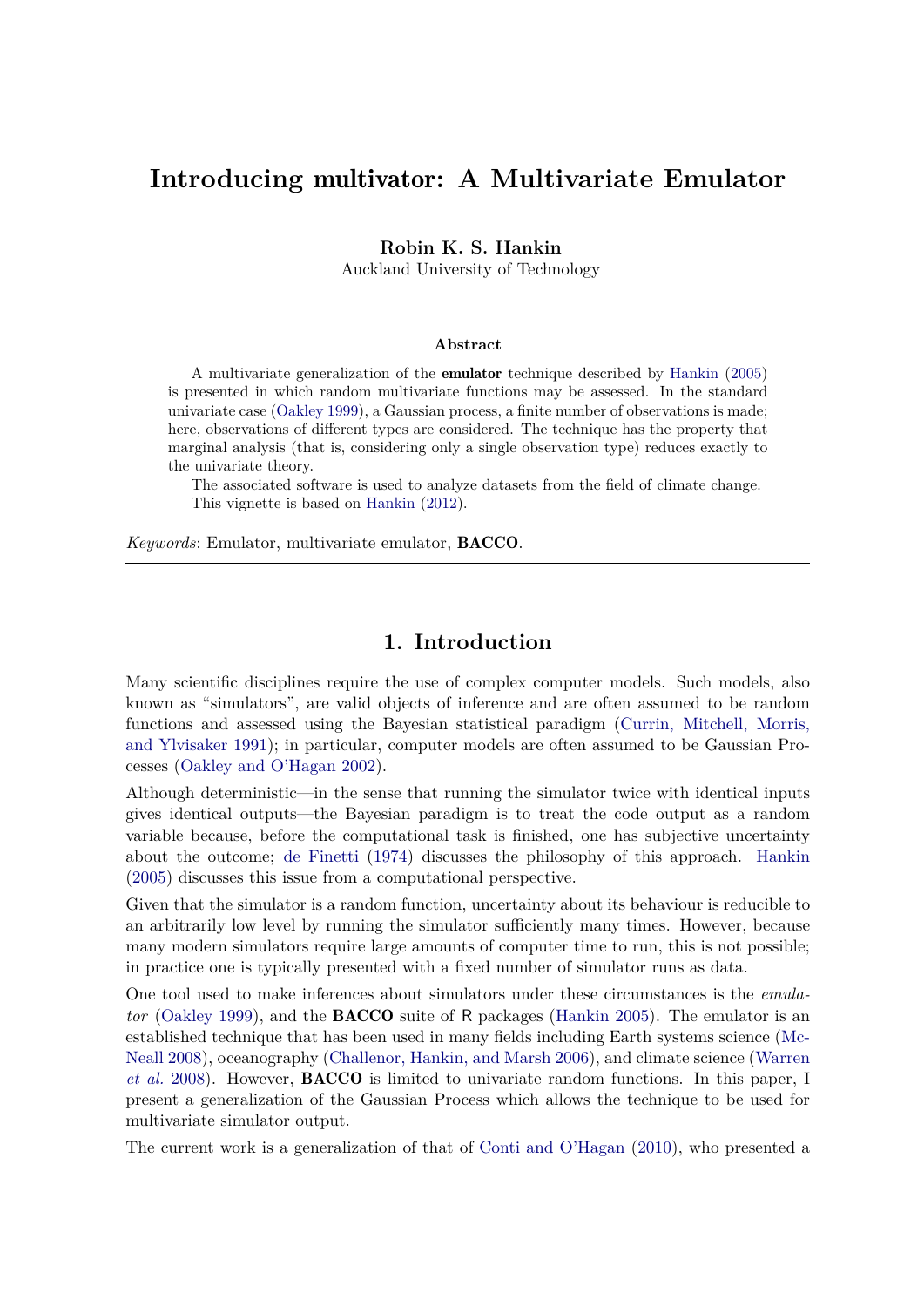separable covariance structure. Here, I present a generalization of that work in which the roughness lengths of the components of the multivariate process are allowed to differ.

#### <span id="page-1-4"></span>**1.1. Review of theory for the univariate emulator**

This section presents a very brief review of the univariate emulator. Much of the material is taken directly from [Oakley](#page-19-1) [\(1999\)](#page-19-1) with slight changes of notation.

For any random univariate function  $\eta: \mathbb{R}^d \to \mathbb{R}$  and set of points  $\{\mathbf{x}_1, \ldots, \mathbf{x}_n\}$  with  $\mathbf{x}_i \in \mathbb{R}^d$ , the random vector  $\mathbf{y} = (\eta(\mathbf{x}_1), \dots, \eta(\mathbf{x}_n))^T$  is assumed to be multivariate normal:

<span id="page-1-0"></span>
$$
\mathbf{y} | \boldsymbol{\beta}, \boldsymbol{\Sigma} \sim \mathcal{N} \left( H \boldsymbol{\beta}, \boldsymbol{\Sigma} \right) \tag{1}
$$

where  $H = (\mathbf{h}(\mathbf{x}_1), \dots, \mathbf{h}(\mathbf{x}_n))^T$  is the matrix of (known) regressor functions  $\mathbf{h}: \mathbb{R}^d \to \mathbb{R}^q$  so the regressor matrix *H* is *n* by *q*, denoted  $H_{[n \times q]}$ ; it is sometimes convenient to write  $H =$  $H(\mathbf{X})$  where  $\mathbf{X}_{[n \times d]}$  is the design matrix. Equation [1](#page-1-0) is conditional on the (unknown) vector of coefficients  $\beta_{[q]}$  and the variance matrix  $\Sigma_{[n \times n]}$ . A common choice for  $h(\cdot)$  is  $h(\mathbf{x}) =$  $(1, x_1, \ldots, x_d)$ <sup>T</sup> [thus  $q = d + 1$ ], but one is in principle free to choose any function of **x**. The variance matrix is, explicitly:

<span id="page-1-1"></span>
$$
\Sigma = \left(\begin{array}{cccc} \text{VAR}(\eta(\mathbf{x}_1)) & \text{COV}(\eta(\mathbf{x}_1), \eta(\mathbf{x}_2)) & \cdots & \text{COV}(\eta(\mathbf{x}_1), \eta(\mathbf{x}_n)) \\ \text{COV}(\eta(\mathbf{x}_2), \eta(\mathbf{x}_1)) & \text{VAR}(\eta(\mathbf{x}_2)) & \vdots \\ \vdots & \ddots & \ddots & \vdots \\ \text{COV}(\eta(\mathbf{x}_n), \eta(\mathbf{x}_1)) & \cdots & \text{VAR}(\eta(\mathbf{x}_n)) \end{array}\right).
$$
 (2)

[\(Oakley](#page-19-1) writes  $\sigma^2 A$  for  $\Sigma$ , where  $A_{[n \times n]}$  is a matrix of correlations and  $\sigma^2$  is an overall variance). It can be shown that

<span id="page-1-2"></span>
$$
\eta(\cdot) | \beta, \Sigma, \mathbf{y} \sim \mathcal{N} \left( m^*(\cdot), \mathsf{COV}^*(\cdot, \cdot) \right) \tag{3}
$$

where

$$
m^{\ast}(\mathbf{x}) = \mathbf{h}(\mathbf{x})^{\top} \boldsymbol{\beta} + \mathbf{t}(\mathbf{x})^{\top} \boldsymbol{\Sigma}^{-1} (\mathbf{y} - H\boldsymbol{\beta}) \tag{4}
$$

$$
COV^*(\eta(\mathbf{x}), \eta(\mathbf{x}')) = COV(\eta(\mathbf{x}), \eta(\mathbf{x}')) - \mathbf{t}(\mathbf{x})^\top \Sigma^{-1} \mathbf{t}(\mathbf{x}')
$$
(5)

$$
\mathbf{t}(\mathbf{x})^{\top} = (\mathsf{COV}(\eta(\mathbf{x}), \eta(\mathbf{x}_1)), \dots, \mathsf{COV}(\eta(\mathbf{x}), \eta(\mathbf{x}_n))) \tag{6}
$$

$$
\mathbf{y}^{\top} = (\eta(\mathbf{x}_1), \dots, \eta(\mathbf{x}_n)). \tag{7}
$$

If an improper flat prior for *β* is used, its posterior conditional distribution can be shown to be

$$
\beta | \Sigma, \mathbf{y} \sim \mathcal{N}\left(\hat{\boldsymbol{\beta}}, \left(\boldsymbol{H}^{\top} \Sigma^{-1} \boldsymbol{H}\right)^{-1}\right)
$$

where

$$
\hat{\boldsymbol{\beta}} = \left(\boldsymbol{H}^{\top}\boldsymbol{\Sigma}^{-1}\boldsymbol{H}\right)^{-1}\boldsymbol{H}^{\top}\boldsymbol{\Sigma}^{-1}\mathbf{y}
$$

is the posterior mean. It is possible to integrate out  $\beta$  to obtain

<span id="page-1-3"></span>
$$
\eta(\cdot)|\Sigma \sim \mathcal{N}(m^{**}(\cdot), \text{COV}^{**}(\cdot, \cdot))
$$
\n(8)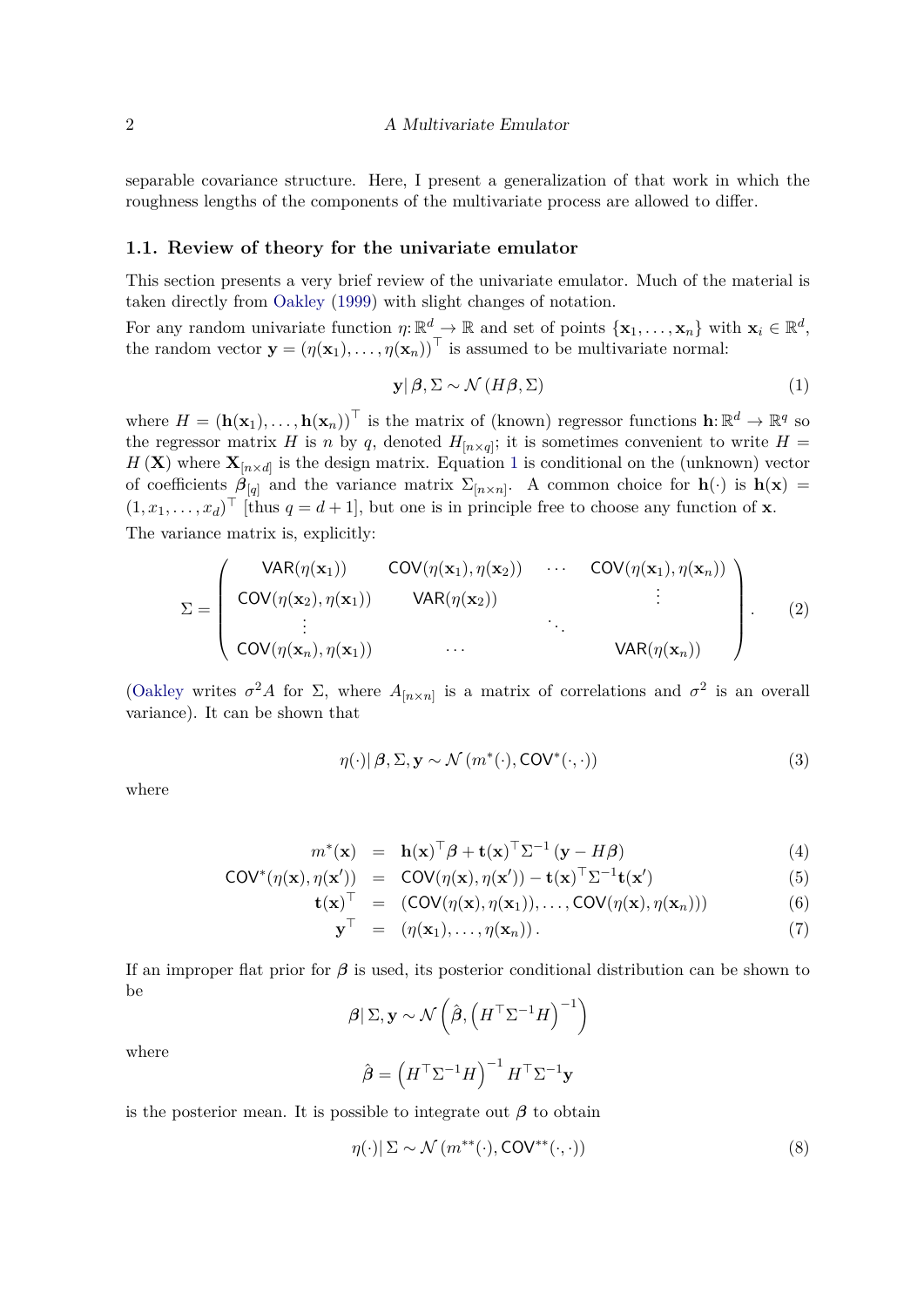where

<span id="page-2-0"></span>
$$
m^{**}(\mathbf{x}) = \mathbf{h}(\mathbf{x})^{\top} \hat{\boldsymbol{\beta}} + \mathbf{t}(\mathbf{x})^{\top} \Sigma^{-1} (\mathbf{y} - H\hat{\boldsymbol{\beta}})
$$
(9)  
\n
$$
COV^{**}(\eta(\mathbf{x}), \eta(\mathbf{x}')) = COV^{*}(\eta(\mathbf{x}), \eta(\mathbf{x}')) +
$$
\n
$$
(\mathbf{h}(\mathbf{x})^{\top} - \mathbf{t}(\mathbf{x})^{\top} \Sigma^{-1} H) (\boldsymbol{H}^{\top} \Sigma^{-1} H)^{-1} (\mathbf{h}(\mathbf{x}')^{\top} - \mathbf{t}(\mathbf{x}')^{\top} \Sigma^{-1} H)^{\top} \mathbf{0}
$$

The two superscript stars mean that the results have been integrated with respect to the posterior distribution of *β*. What these equations mean is that

<span id="page-2-1"></span>
$$
\eta(\cdot)|\Sigma \sim \mathcal{N}\left(m^{**}(\cdot), \text{COV}^{**}\left(\eta(\cdot), \eta(\cdot)\right)\right). \tag{11}
$$

Or, in words, that  $m^{**}(\mathbf{x})$  is a quick approximation for the  $\eta(\mathbf{x})$  in the sense that its posterior distribution is Gaussian with mean and variance given by the right hand side of Equation [9](#page-2-0) and [10](#page-2-0) respectively. It is usual to refer to Equation [11](#page-2-1) as the *emulator*; observe that the entire posterior distribution is specified.

#### *Positive definiteness*

The covariance matrix, Equation [2,](#page-1-1) is required to be positive definite for any choice of design matrix. This can be guaranteed by appropriate choice of covariance function.

Writing  $COV(\eta(\mathbf{x}), \eta(\mathbf{x}')) = \sigma^2 c(\mathbf{x} - \mathbf{x}')$ , then Bochner's theorem [\(Feller 1966\)](#page-19-5) shows that  $\Sigma$ is positive definite for any  $x_1, \ldots, x_n$  if and only if  $c(\mathbf{t})$  is the characteristic function of a symmetric probability Borel measure:

<span id="page-2-5"></span>
$$
c(\mathbf{t}) = \int_{\boldsymbol{\omega} \in \mathbb{R}^d} e^{i\boldsymbol{\omega}^\top \mathbf{t}} dF(\boldsymbol{\omega}).
$$
\n(12)

One standard choice [\(Hankin 2005\)](#page-19-0) is a standard multivariate Gaussian distribution<sup>[1](#page-2-2)</sup> with mean zero and variance  $\mathcal{S}_{[d \times d]}$ . This gives

<span id="page-2-3"></span>
$$
c(\mathbf{t}) = \int_{\boldsymbol{\omega} \in \mathbb{R}^d} e^{i\boldsymbol{\omega}^\top \mathbf{t}} \frac{1}{\sqrt{|2\pi\mathcal{S}|}} \exp(-\frac{1}{2}\boldsymbol{\omega}^\top \mathcal{S}^{-1} \boldsymbol{\omega}) d\boldsymbol{\omega}.
$$
 (13)

In practice one writes  $\mathcal{B} = \mathcal{S}^{-1}/2$  and absorbs the normalization constant into a  $\sigma^2$  term leaving:

$$
c(\mathbf{t}) = \exp\{-\mathbf{t}^\top \mathcal{B} \mathbf{t}\}\tag{14}
$$

giving

<span id="page-2-4"></span>
$$
COV(\eta(\mathbf{x}), \eta(\mathbf{x}')) = \sigma^2 c(\mathbf{x} - \mathbf{x}') = \sigma^2 \exp\{-\mathbf{t}^\top \mathcal{B} \mathbf{t}\}.
$$
 (15)

Then  $\Sigma$  in equation [2](#page-1-1) is guaranteed to be positive-definite.

<span id="page-2-2"></span><sup>&</sup>lt;sup>1</sup>A number of different choices for  $f(.)$  have been used in the literature. [Stein](#page-20-1) [\(1999\)](#page-20-1), for example, advocates a Student *t*- distribution, but the corresponding generalization of Equation [13](#page-2-3) is the subject of "controversy and difficulties" [\(Dreier and Kotz 2002\)](#page-19-6), possessing no closed form solution [\(Sutradhar 1986\)](#page-20-2), and further work would be needed to implement it in the context of BACCO.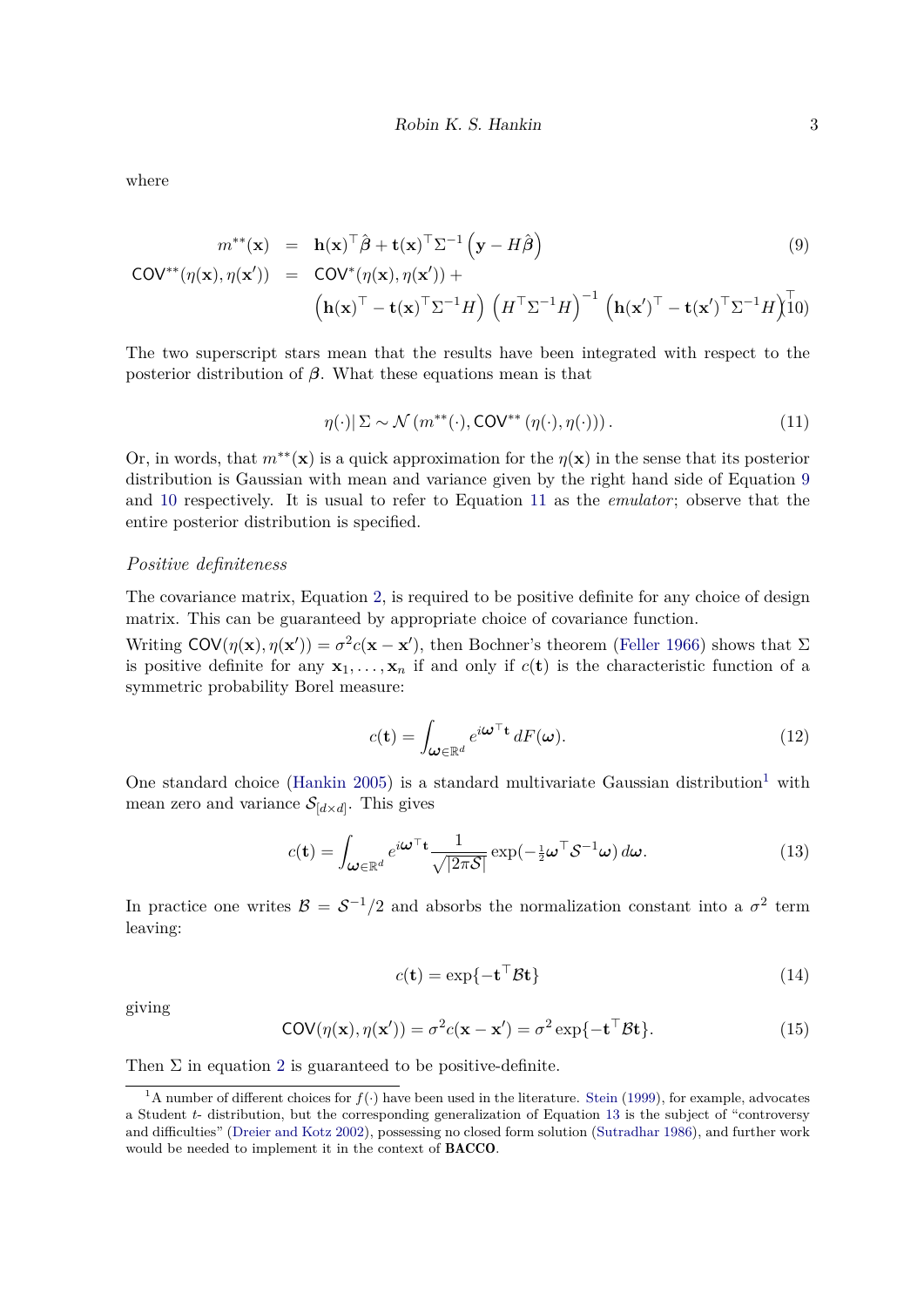## **2. Earlier multivariate work**

A natural generalization of Equation [3](#page-1-2) is to consider  $\eta: \mathbb{R}^d \to \mathbb{R}^p$  with a separable covariance function. [Conti and O'Hagan](#page-18-3) [\(2010\)](#page-18-3), for example, generalized equation [8](#page-1-3) to a matrix Gaussian with a column covariance matrix given by Equation [15,](#page-2-4) and a row covariance matrix  $\Lambda_{p\times p}$ which they treated as an additional hyperparameter.

[Rougier](#page-20-3) [\(2008\)](#page-20-3), considering the common problem of multidimensional model output that is indexed by a Cartesian grid, presented a computationally advantageous method; and [Higdon](#page-19-7) [\(2008\)](#page-19-7) considered the principal components of multivariate experimental results.

However, all these approaches suffer from the disadvantage that the separability of the covariance matrix implies that the roughness lengths of each of the components are identical. This assumption is often not justified: For example, in climatology, although rainfall and temperature are correlated, orographic effects mean that spatial correlation lengths are smaller for rainfall than temperature. The simple example given in Section [5.1](#page-9-0) uses terminology inspired by this motivating example.

### **2.1. Non-separable covariance structures**

To accommodate differing roughness lengths, it is necessary to use non-separable covariance structures. Examples include that of [Majumdar and Gelfand](#page-19-8) [\(2007\)](#page-19-8), who observed that the convolution of two positive-definite covariance functions is again positive definite. However, [Majumdar and Gelfand](#page-19-8) noted that in practice the convolution will have no closed form, a drawback not affecting the present work.

Recent unpublished work by [Fricker, Oakley, and Urban](#page-19-9) [\(2010\)](#page-19-9) also uses convolution techniques and presents a nonseparable covariance structure of which the present work is shown to be a generalization.

Related work might also include [Kennedy and O'Hagan](#page-19-10) [\(2000\)](#page-19-10) [2](#page-3-0) , who presented methods to analyze a hierarchy of levels of a model. The present work, however, does not make the Markov assumption (their Equation 1), and does not have the nested design restriction ( $D_t \subseteq D_{t-1}$ in their notation).

### **2.2. Dimension reduction and Bayesian estimation**

Highly multivariate output (such as a temperature field over a 3D Cartesian lattice) is difficult to deal with and many workers have sought methods to reduce such output to a more manageable format. The techniques discussed above are a special case of dimension reduction but other techniques have been presented in the context of Bayesian inference.

Principal Component Analysis is one frequently used tool. [Higdon](#page-19-7) [\(2008\)](#page-19-7), for example, considers high dimensional data from a series of experiments involving high explosive and applies the methods of [Kennedy and O'Hagan](#page-19-11) [\(2001\)](#page-19-11), although the principal components are assumed to be independent, an assumption not necessary in the present approach.

Other techniques for dimension reduction exist. [Bayarri, Berger, Cafeo, Garcia-Donato, Liu,](#page-18-4) [Palomo, Parthasarathy, Paulo, Sacks, and Walsh](#page-18-4) [\(2007\)](#page-18-4), for example, use wavelet decomposition and use a thresholding procedure to produce a manageable number of coefficients. The

<span id="page-3-0"></span> $2$ The approximator package [\(Hankin 2009\)](#page-19-12) provides a suite of related R functionality.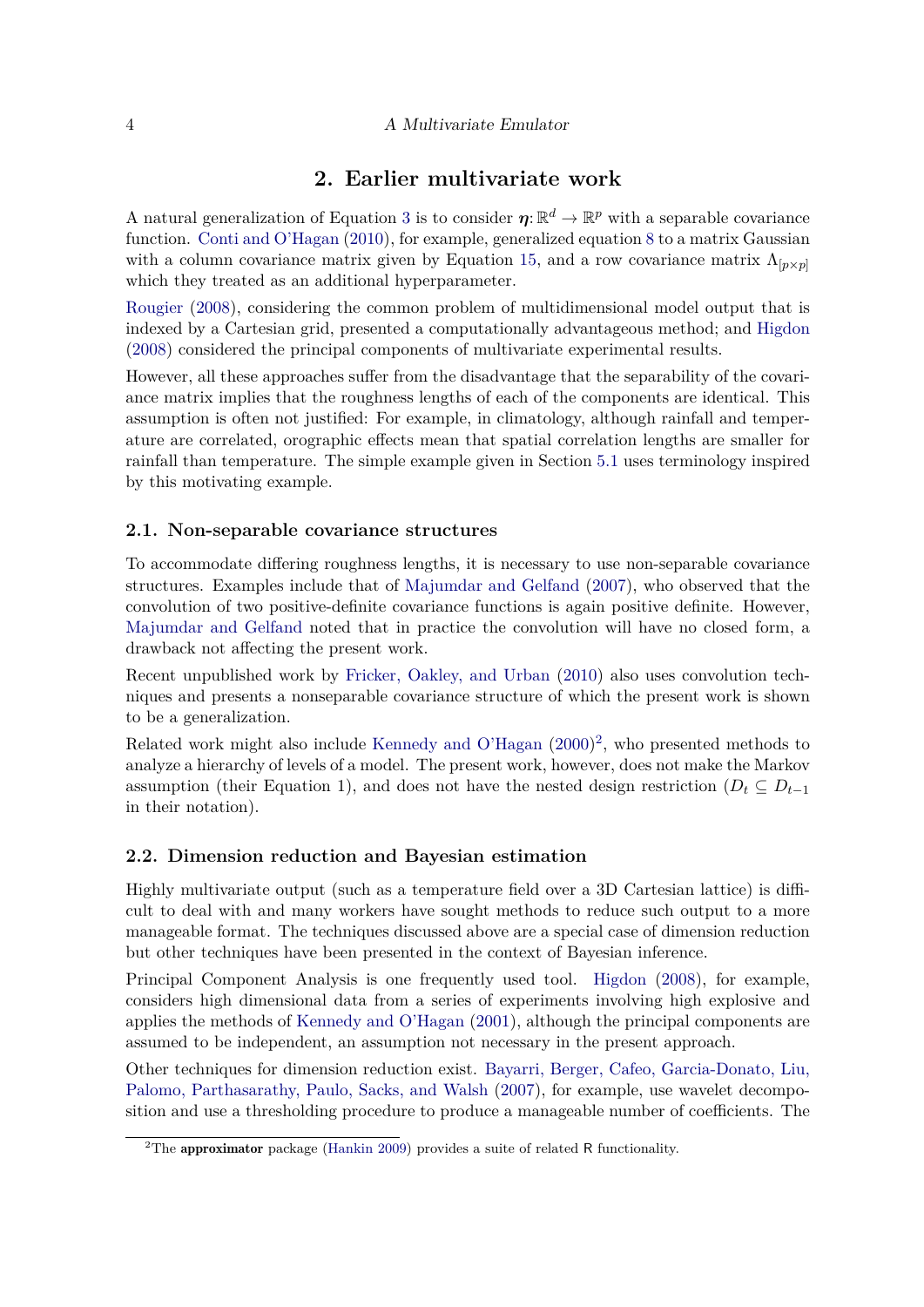techniques outlined in the present paper are applicable in principle to wavelet decompositions, but further work would be needed.

## **3. The multivariate case**

In this section, I outline a scheme by which the emulator of Section [1.1](#page-1-4) may be generalized to the multivariate case in a computationally tractable manner, with exact expressions for the (conditional) covariance matrix [2.](#page-1-1) The presentation uses a generalization of Bochner's theorem in such a way as to precisely delineate the space of admissible covariance functions.

In the multivariate case, there are *p* different types of observation, say  $\eta_r(\cdot)$  for  $r = 1, \ldots, p$ . Each type of observation is a Gaussian process (hence susceptible to analysis by the emulator package), but here we admit covariances between the observation types, so that  $COV(\eta_r(\mathbf{x}), \eta_s(\mathbf{x}')) \neq 0$ 0 for  $r \neq s$ . Here  $\eta_r(\mathbf{x})$  is the value of an observation of type *r* at point **x**.

We suppose that observations of type *r* are made at points  $\mathbf{X}^{(r)} = (\mathbf{X}_1^{(r)})$  $\left[\begin{matrix} \mathbf{r} \ 1 \end{matrix}\right], \ldots, \mathbf{X}_{n_r}^{(r)}\right)^\top$  for  $1 \leqslant r$  $r \leqslant p$ . Thus observations of type *r* are made at points on a design matrix  $\mathbf{X}_{n}^{(r)}$  $[n_r \times d]$ It is straightforward to specify the expectation. This is just

<span id="page-4-1"></span>
$$
\mathsf{E}(\mathbf{d}) = H\boldsymbol{\beta} = \begin{pmatrix} \mathbf{h}_1 \left( \mathbf{X}^{(1)} \right)^{\top} & 0 & \cdots & 0 \\ 0 & \mathbf{h}_2 \left( \mathbf{X}^{(2)} \right)^{\top} & \vdots \\ \vdots & \ddots & \ddots & \vdots \\ 0 & \cdots & \mathbf{h}_p \left( \mathbf{X}^{(p)} \right)^{\top} \end{pmatrix} \begin{pmatrix} \boldsymbol{\beta}_1 \\ \vdots \\ \boldsymbol{\beta}_p \end{pmatrix}
$$
(16)

where  $\mathbf{h}_r(\cdot)$  are the basis functions for the observation types *r* with  $1 \leq r \leq p$ ; thus  $H_{\left[\sum_{r=1}^p n_r \times \sum_{r=1}^p q_r\right]}$ is a generalized regressor matrix. See how the overall coefficient vector  $\boldsymbol{\beta} = (\beta_1, \ldots, \beta_p)^\top$ may be partitioned into its several components. It is not necessary for all the  $\beta_r$  to be of the same length.

The overall variance matrix will be

<span id="page-4-0"></span>
$$
\Sigma = \begin{bmatrix} \Sigma^{(11)} & \Sigma^{(12)} & \cdots & \Sigma^{(1p)} \\ \Sigma^{(21)} & \Sigma^{(22)} & \cdots & \Sigma^{(2p)} \\ \vdots & \vdots & \ddots & \vdots \\ \Sigma^{(p1)} & \Sigma^{(p2)} & \cdots & \Sigma^{(pp)} \end{bmatrix}
$$
(17)

where  $\Sigma^{(rs)}$  refers to the covariance between observations of type *r* and *s*, specifically  $\Sigma^{(rr)}$ are the restricted univariate variance matrices for observation type  $r = 1, \ldots, p$  and the off-diagonal entries represent covariances.

Generalization to the multivariate case is subtle. We seek a method of determining  $\Sigma$  of Equation [17](#page-4-0) in such as way that  $\Sigma^{(rr)}$  may be specified using standard techniques (typically from a univariate analysis; the  $\Sigma^{(rr)}$  being determined on the basis of different  $\mathcal{B}_r$  in [15](#page-2-4) in general), and the  $\Sigma^{(rs)}$ ,  $r \neq s$  represent covariances between observations of type r and s in a reasonable way. It is necessary to guarantee that  $\Sigma$  in Equation [17](#page-4-0) is positive definite.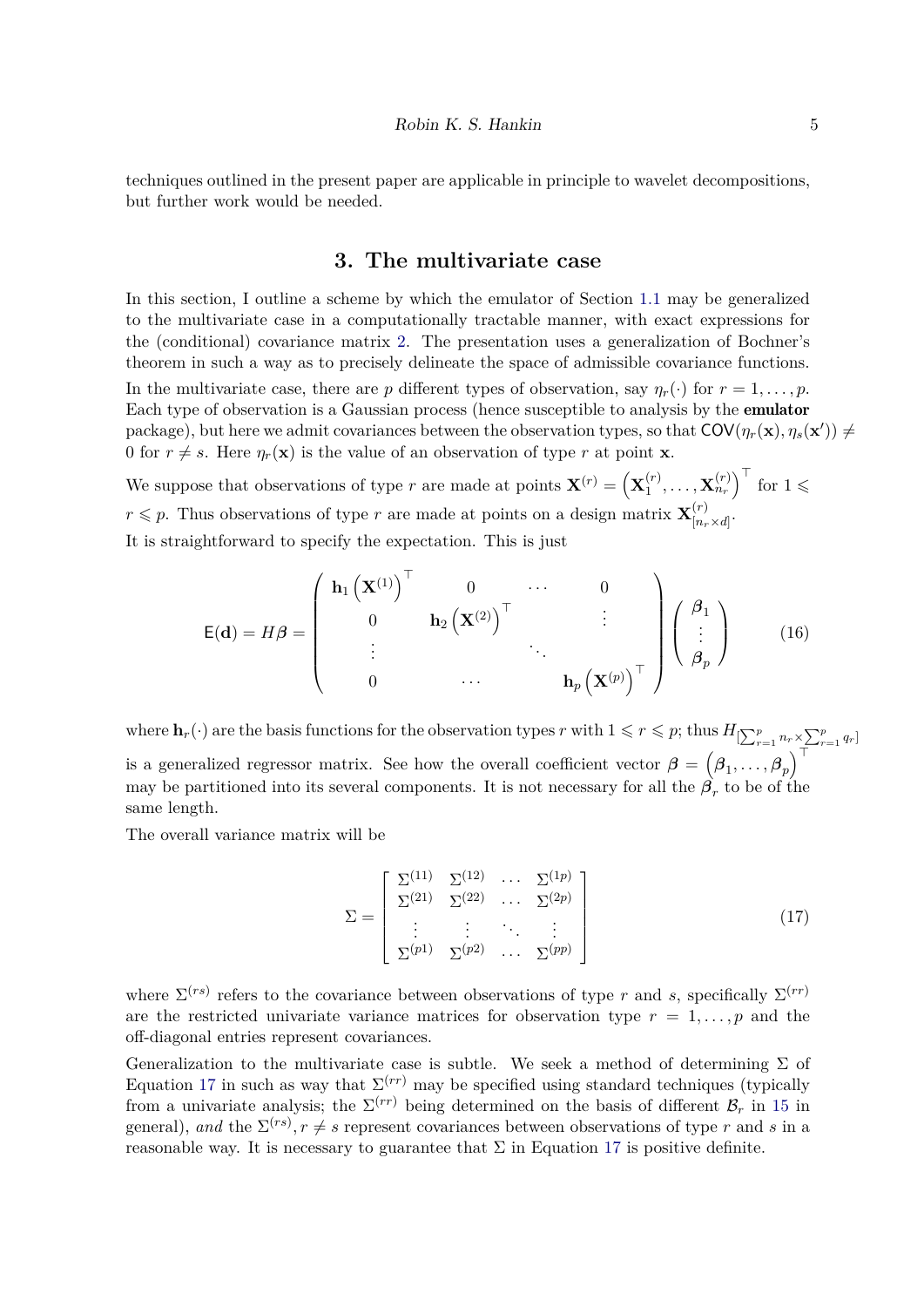Formally, we seek functions  $C_{rs}(\cdot, \cdot)$  with  $C_{rs}(\mathbf{x}, \mathbf{x}') = \text{COV}(\eta_r(\mathbf{x}), \eta_s(\mathbf{x}'))$ . In the notation of Equation [17,](#page-4-0) we would have  $\Sigma^{(rs)} = C_{rs} (\mathbf{X}^{(r)}, \mathbf{X}^{(s)})$  as the matrix of covariances between observations of type *r* at  $\mathbf{X}^{(r)}$  and observations of type *s* at  $\mathbf{X}^{(s)}$ , that is, between  $\eta_r\left(\mathbf{X}^{(r)}\right)$ and  $\eta_s(\mathbf{X}^{(s)})$ . These functions are required to be positive-definite in the sense that  $\Sigma$  of Equation [17](#page-4-0) must be positive definite for any set of points  $\mathbf{X}^{(1)}, \ldots, \mathbf{X}^{(p)}$ .

A matrix generalization of [12](#page-2-5) was presented by [Cramer](#page-18-5) [\(1940\)](#page-18-5) which will be used here:  $C_{rs}(\mathbf{t})$ are positive-definite if and only if they are of the form

$$
C_{rs}(\mathbf{t}) = \int_{\mathcal{U} \in \mathbb{R}^q} e^{i\mathcal{U}^\top \cdot \mathbf{t}} dF_{rs}(\mathcal{U}) \tag{18}
$$

for some positive definite  $F_{ij}(\omega)$ . If attention is restricted to absolutely integrable functions (a condition which will be dropped subsequently), this becomes

$$
C_{rs}(\mathbf{t}) = \int_{\boldsymbol{\omega} \in \mathbb{R}^q} e^{i\boldsymbol{\omega}^\top \cdot \mathbf{t}} f_{rs}(\boldsymbol{\omega}) d\boldsymbol{\omega}.
$$
 (19)

If we write  $||f(\omega)||$  for the matrix with  $(r, s)$  entry  $f_{rs}(\omega)$ , then we require  $||f(\omega)||_{[p \times p]}$  to be positive definite for all *ω*.

Considering functions of the form discussed in Equation [13,](#page-2-3) one approach would be to specify the off-diagonal elements to be zero. Here  $p = 3$  is used for illustration; the general case follows directly:

<span id="page-5-0"></span>
$$
||f(\omega)|| = \begin{bmatrix} \frac{\exp\left\{-\frac{1}{2}\omega^{\top}S_{1}^{-1}\omega\right\}}{|2\pi S_{1}|^{1/2}} & 0 & 0\\ 0 & \frac{\exp\left\{-\frac{1}{2}\omega^{\top}S_{2}^{-1}\omega\right\}}{|2\pi S_{2}|^{1/2}} & 0\\ 0 & 0 & \frac{\exp\left\{-\frac{1}{2}\omega^{\top}S_{3}^{-1}\omega\right\}}{|2\pi S_{3}|^{1/2}} \end{bmatrix}
$$
(20)

where the  $S_i$  are positive-definite matrices corresponding to the (marginal) univariate covari-ance matrices of Equation [15.](#page-2-4) This matrix is positive definite for all  $\omega$ . This approach would only be appropriate if the covariances between observation types were zero.

One way to account for nonzero covariance between observation types is suggested by the fact that, given positive numbers  $x_1, \ldots, x_p$ , the matrix with element  $(r, s)$  equal to  $\sqrt{x_r x_s}$  is positive semidefinite. Thus

<span id="page-5-1"></span>
$$
||f(\omega)|| = \begin{bmatrix} \frac{\exp\left\{-\frac{1}{2}\omega^{\top}S_{1}^{-1}\omega\right\}}{|2\pi S_{1}|^{1/2}} & \frac{\exp\left\{-\frac{1}{2}\omega^{\top}\left(\frac{1}{2}S_{1}^{-1}+\frac{1}{2}S_{2}^{-1}\right)\omega\right\}}{|2\pi S_{1}|^{1/4}\cdot|2\pi S_{2}|^{1/4}} & \frac{\exp\left\{-\frac{1}{2}\omega^{\top}\left(\frac{1}{2}S_{1}^{-1}+\frac{1}{2}S_{3}^{-1}\right)\omega\right\}}{|2\pi S_{1}|^{1/4}\cdot|2\pi S_{3}|^{1/4}} \\ \frac{\exp\left\{-\frac{1}{2}\omega^{\top}\left(\frac{1}{2}S_{2}^{-1}+\frac{1}{2}S_{1}^{-1}\right)\omega\right\}}{|2\pi S_{2}|^{1/4}} & \frac{\exp\left\{-\frac{1}{2}\omega^{\top}S_{2}^{-1}\omega\right\}}{|2\pi S_{2}|^{1/2}} & \frac{\exp\left\{-\frac{1}{2}\omega^{\top}\left(\frac{1}{2}S_{2}^{-1}+\frac{1}{2}S_{3}^{-1}\right)\omega\right\}}{|2\pi S_{2}|^{1/4}\cdot|2\pi S_{3}|^{1/4}} \\ \frac{\exp\left\{-\frac{1}{2}\omega^{\top}\left(\frac{1}{2}S_{3}^{-1}+\frac{1}{2}S_{1}^{-1}\right)\omega\right\}}{|2\pi S_{3}|^{1/4}\cdot|2\pi S_{2}|^{1/4}} & \frac{\exp\left\{-\frac{1}{2}\omega^{\top}\left(\frac{1}{2}S_{3}^{-1}+\frac{1}{2}S_{2}^{-1}\right)\omega\right\}}{|2\pi S_{3}|^{1/4}} & \frac{\exp\left\{-\frac{1}{2}\omega^{\top}S_{3}^{-1}\omega\right\}}{|2\pi S_{3}|^{1/2}} \end{bmatrix} \tag{21}
$$

is positive semidefinite for all  $\omega$  provided only that the  $S_i$  are positive definite; observe that the diagonal elements of Equations [20](#page-5-0) and [21](#page-5-1) match. Observe that, with fixed diagonal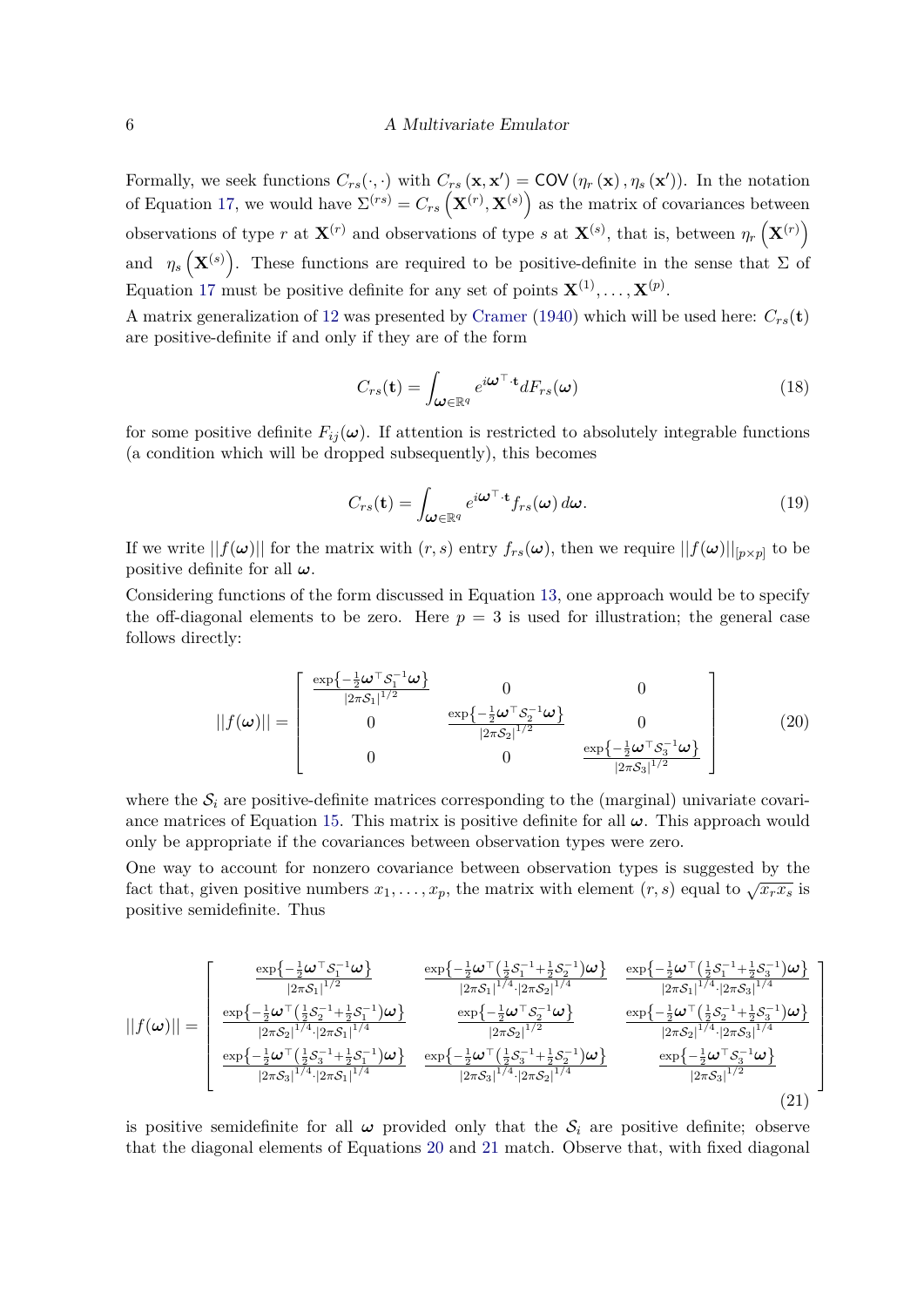entries, offdiagonal elements cannot exceed those given in Equation [21](#page-5-1) while retaining positive definiteness. The matrix thus corresponds to "maximal correlation" in this sense and the general terms are then:

<span id="page-6-0"></span>
$$
C_{rs}(\mathbf{t}) = \begin{cases} \exp\left\{-\mathbf{t}^{\top}\mathcal{B}_{r}\mathbf{t}\right\} & \text{if } r = s\\ \frac{\exp\left\{-\mathbf{t}^{\top}\left(\frac{1}{2}\mathcal{B}_{r}^{-1} + \frac{1}{2}\mathcal{B}_{s}^{-1}\right)^{-1}\mathbf{t}\right\}}{\left|\left(\frac{1}{2}\mathcal{B}_{r} + \frac{1}{2}\mathcal{B}_{s}\right)\left(\frac{1}{2}\mathcal{B}_{s}^{-1} + \frac{1}{2}\mathcal{B}_{2}^{-1}\right)\right|^{1/4}} & \text{otherwise} \end{cases}
$$
(22)

where we follow standard convention [\(Oakley 1999\)](#page-19-1) and write  $\mathcal{B}_r = \mathcal{S}_r^{-1}/2$ . Similar expressions occur in the study of nonstationary covariance functions [\(Paciorek and Schervish 2006;](#page-19-13) [Higdon 2002\)](#page-19-14); a special case (diagonal matrices) is given by [Fricker](#page-19-9) *et al.* [\(2010\)](#page-19-9). These authors construct the covariance matrix using process convolutions, observing that the convolution theorem for Fourier transforms ensures positive definiteness [\(Higdon 2002,](#page-19-14) [2008\)](#page-19-7).

Equation [22](#page-6-0) gives a positive-semidefinite variance matrix for any design matrix. Noting that the Schur (elementwise) product of a positive-semidefinite matrix and a positive definite matrix is positive definite, the relation

<span id="page-6-1"></span>
$$
C'_{rs}(\mathbf{t}) = M_{rs}C_{rs}(\mathbf{t})
$$
\n(23)

is a positive definite function. Here  $M_{[p \times p]}$  is a positive-definite matrix that accounts for covariance between observation types.

#### *Other forms for the covariance matrix*

It is possible to use covariance functions other than the Gaussian form used in Equation [21.](#page-5-1) The probability measures are required to be symmetric, and the geometric mean of two measures is required to have a characteristic function in closed form.

Measures that are proportional to an indicator function, that is

$$
I_A(\mathbf{x}) = \begin{cases} C & \text{if } \mathbf{x} \in A \\ 0 & \text{otherwise} \end{cases}
$$

where *C* is the normalization constant and  $A \subset \mathbb{R}^d$  is a support set, are a natural choice. In this case element  $(i, j)$  would be  $I_{A_i \cap A_j}(\mathbf{x})$ ; one could consider support sets that are hyperspheres or, more interestingly, orthotopes.

One other natural choice would be the multivariate *t*-distribution, but further work would be necessary to assess its suitability in this context.

### **Summary**

The univariate emulator is generalized to the *p*- variate case. Univariate expectation  $H\beta$  is generalized to the multivariate form given in Equation [16,](#page-4-1) and the univariate variance matrix of Equation [2](#page-1-1) is generalized to the multivariate form [17](#page-4-0) with

<span id="page-6-2"></span>
$$
\left[\Sigma^{(rs)}\right]_{ij} = M_{rs} \frac{\exp\left\{-\left(\mathbf{x}_i^{(r)} - \mathbf{x}_j^{(s)}\right)^{\top} \left(\frac{1}{2} \mathcal{B}_r^{-1} + \frac{1}{2} \mathcal{B}_s^{-1}\right)^{-1} \left(\mathbf{x}_i^{(r)} - \mathbf{x}_j^{(s)}\right)\right\}}{\left|\left(\frac{1}{2} \mathcal{B}_r + \frac{1}{2} \mathcal{B}_s\right) \left(\frac{1}{2} \mathcal{B}_r^{-1} + \frac{1}{2} \mathcal{B}_s^{-1}\right)\right|^{1/4}}.
$$
 (24)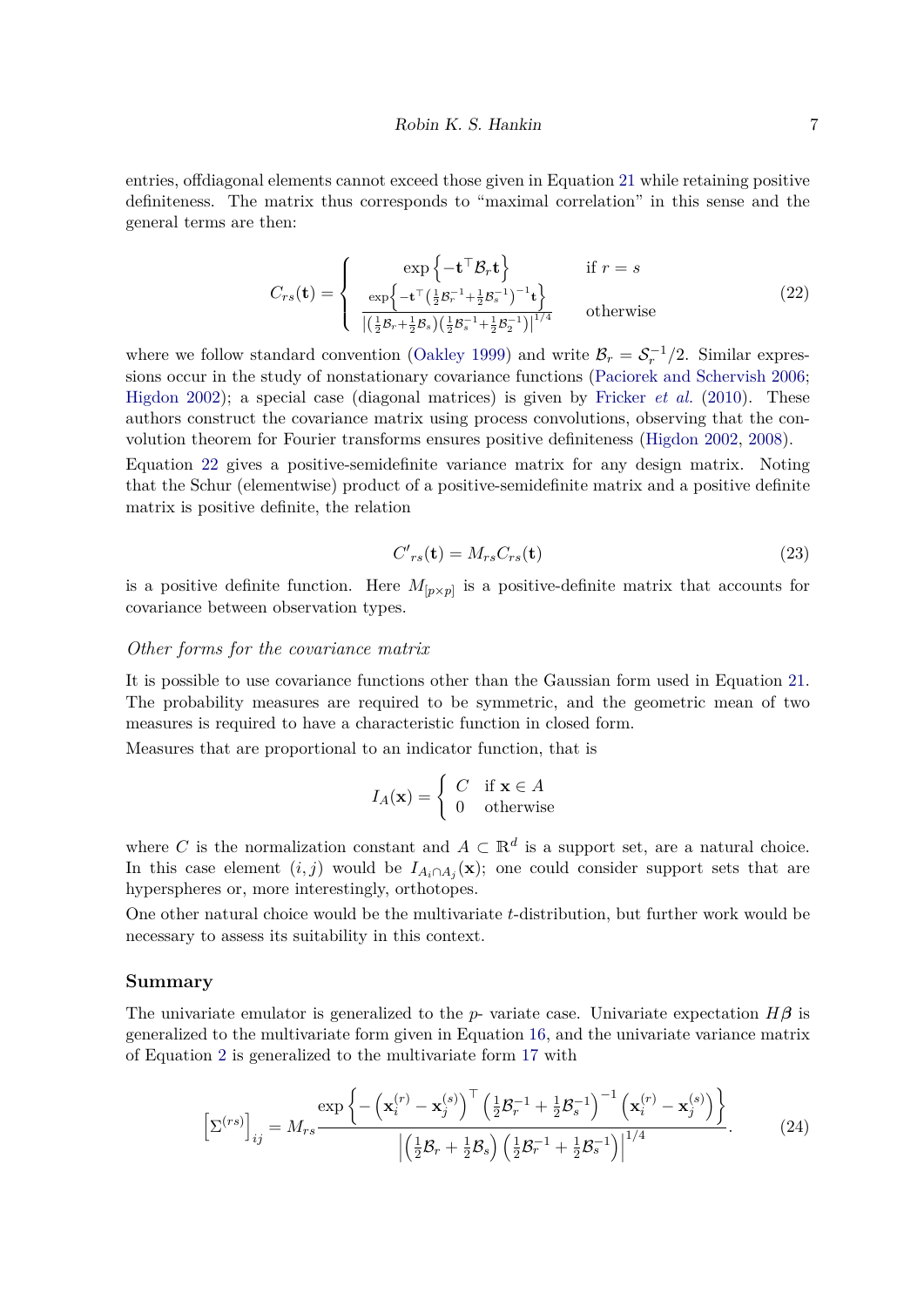

<span id="page-7-0"></span>Figure 1: An example of two correlated Gaussian processes with different roughness lengths, indicated on the diagram. See how the red curve, having a longer roughness length, is smoother than the black curve with a shorter roughness length.

arising from the positive definite function  $C'(\cdot, \cdot)$  of Equation [23.](#page-6-1) The matrices  $\Sigma^{(rr)}$  correspond to univariate variance matrices and each is obtained from a matrix  $B_i$  of roughnesses in the same way as in the univariate case. The univariate variance  $\sigma^2$  generalizes to a variance matrix *M* whose diagonal elements correspond to the univariate variances  $\sigma_i^2$ ,  $1 \leqslant i \leqslant p$ .

### **3.1. Discussion**

The above analysis suggests a method by which a covariance matrix may be determined for multivariate observations. Here I discuss some implications of Equation [24.](#page-6-2)

Consider the case where  $\mathcal{B}_i$  are known. Then consider the correlation  $c(\cdot, \cdot)$  between the types of observations at the same point, ie  $t = 0$  in Equation [22.](#page-6-0) This is just

$$
|c(r,s)| \leqslant \left| \left( \frac{1}{2} \mathcal{B}_r + \frac{1}{2} \mathcal{B}_s \right) \left( \frac{1}{2} \mathcal{B}_r^{-1} + \frac{1}{2} \mathcal{B}_s^{-1} \right) \right|^{-1/4} \leqslant 1 \tag{25}
$$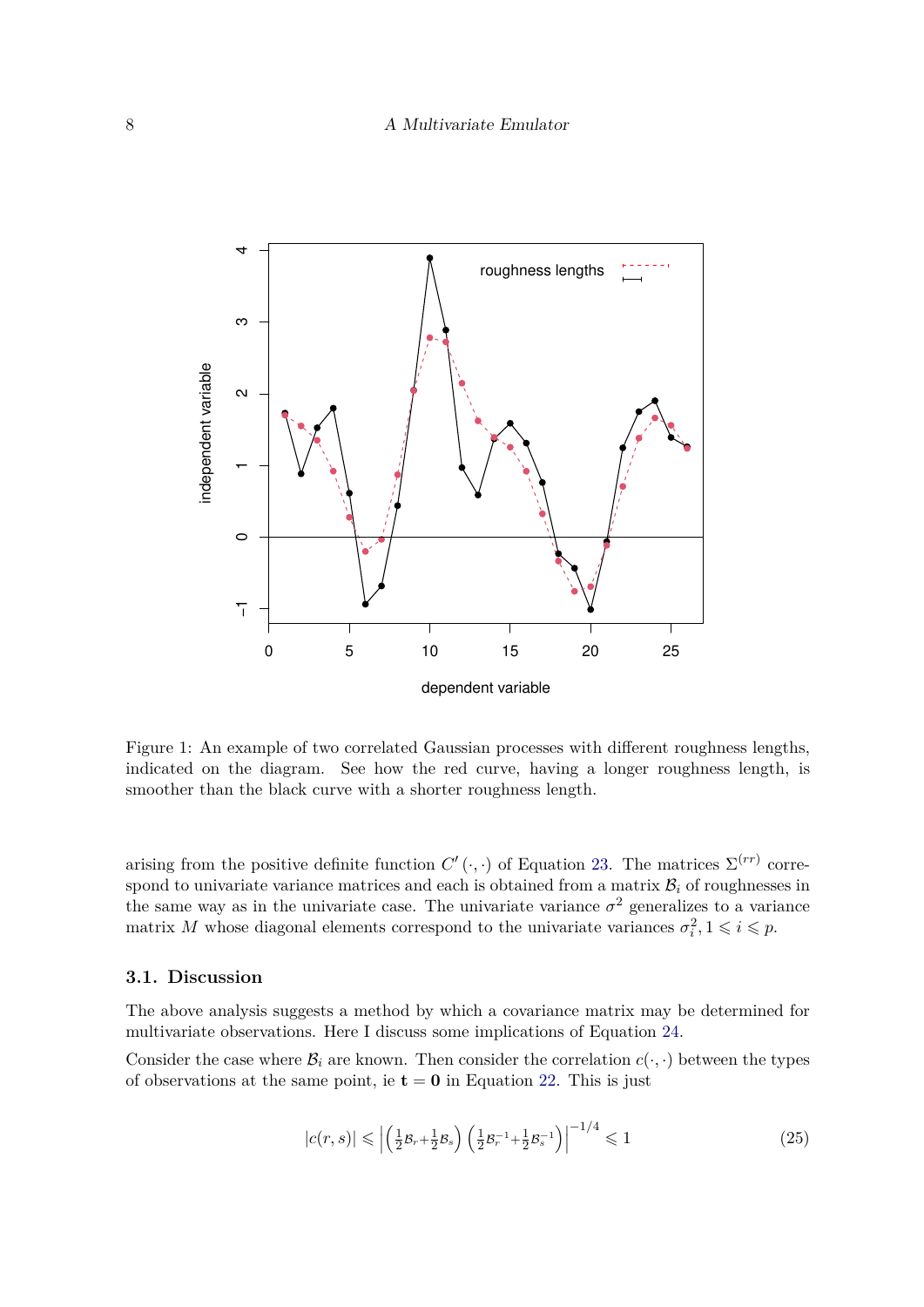where the first inequality is sharp if and only if  $M_{rs}^2 = M_{rr}M_{ss}$ ; observe that *M* being positive semidefinite implies  $M_{rs}^2 \leq M_{rr}M_{ss}$ . The second inequality follows from the concavity of  $\log |\mathcal{B}|$  [\(Cover and Thomas 1988\)](#page-18-6) and is thus sharp if and only if  $\mathcal{B}_r = \mathcal{B}_s$ . In the case of  $1 \times 1$  matrices (ie scalars), the matrices commute and the maximum correlation is  $\frac{1}{2}$  $\frac{1}{2}(1+\mathcal{B}_r\mathcal{B}_s^{-1}+\mathcal{B}_s\mathcal{B}_r^{-1})\Big]^{-1/4}$  $\frac{1}{2}(1+\mathcal{B}_r\mathcal{B}_s^{-1}+\mathcal{B}_s\mathcal{B}_r^{-1})\Big]^{-1/4}$  $\frac{1}{2}(1+\mathcal{B}_r\mathcal{B}_s^{-1}+\mathcal{B}_s\mathcal{B}_r^{-1})\Big]^{-1/4}$  (Figure 1 shows an example of two maximally correlated Gaussian processes with different roughness lengths).

Thus  $\mathcal{B}_r \neq \mathcal{B}_s$  imposes an active upper bound on  $c(r, s)$ : two Gaussian processes with different roughness coefficients cannot be perfectly correlated.

It is also evident that

$$
COV(\eta_r(\mathbf{x}_1), \eta_s(\mathbf{x}_2)) = COV(\eta_r(\mathbf{x}_2), \eta_s(\mathbf{x}_1)),
$$
\n(26)

for any matrices  $M, \mathcal{B}_r, \mathcal{B}_s$ .

# **4. Estimation of hyperparameters**

The **multivator** package requires a generalized set of hyperparameters compared with the **em**ulator package. The emulator package needs a single positive-definite matrix  $\beta$  that expressed the roughness length of the response function; **multivator** requires matrices  $\mathcal{B}_1, \ldots, \mathcal{B}_p$ : One matrix per type of observation. Each matrix represents the marginal roughness characteristics of each observation type.

[Oakley](#page-19-1) [\(1999\)](#page-19-1), and many subsequent authors, assumed that the overall variance matrix  $\Sigma$ was given by  $\Sigma = \sigma^2 A$ , where  $\sigma^2$  is a scalar and *A* a matrix of correlations. [Oakley](#page-19-1) [\(1999\)](#page-19-1) proceeded to integrate out  $\sigma^2$  (using a weak prior distribution) to obtain an expression for the posterior distribution of the process in terms of  $\hat{\sigma}^2$ , the estimated value for  $\sigma^2$ .

The approach advocated here, by contrast, generalizes the scalar variance  $\sigma^2$  to *M*, a  $p \times p$ positive-definite matrix which expresses the overall variances and covariances of the *p* different types of observation; subsequent analysis is conditional on the values of the  $\mathcal{B}_i$  and M.

The procedure used in the package is a three step process:

- 1. Estimate the roughness parameters for each observation type separately, using techniques of the emulator package,
- 2. Calculate the marginal variance terms, using an analytical expression for the posterior mode, following [Oakley](#page-19-1) [\(1999\)](#page-19-1); these are the diagonal elements of *M*,
- 3. Estimate the off-diagonal elements of *M* by numerical determination of the posterior mode. To ensure positive-definiteness, an improper flat prior with nonzero support extending over the positive-definite matrices may be used.

This multi-stage procedure is reminiscent of the two-stage process outlined in [Kennedy and](#page-19-11) [O'Hagan](#page-19-11) [\(2001\)](#page-19-11). It seems to work reasonably well in practice. The process is not perfect: One might wish to calculate the joint likelihood of  $M$  and the  $\mathcal{B}_i$  simultaneously; the relevant likelihood is given by [Oakley'](#page-19-1)s Equation 2.36, which in our notation is

<span id="page-8-0"></span>
$$
\mathcal{L}(M,\mathcal{B}_1,\ldots,\mathcal{B}_p) = \frac{\left|\Sigma^{-1}\right|^{1/2}}{|H^\top \Sigma^{-1} H|^{1/2}} \exp\left(-\frac{1}{2}\left(d - H\hat{\boldsymbol{\beta}}\right)^\top \Sigma^{-1}\left(d - H\hat{\boldsymbol{\beta}}\right)\right),\tag{27}
$$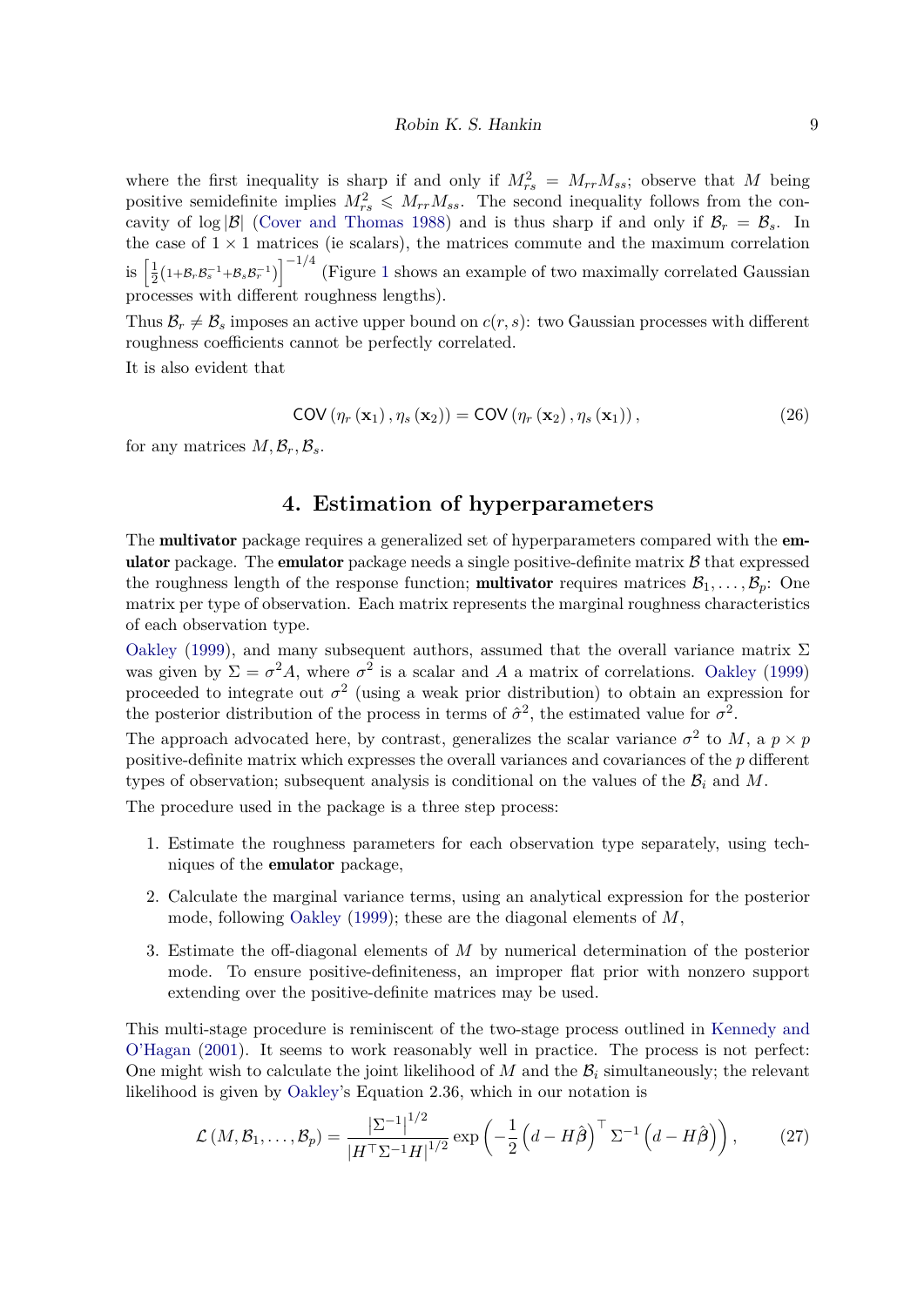and optimize that, but such an approach seems impractical, even for the toy example considered here.

# **5. The package in use**

The multivator package of R (R [Development Core Team 2011\)](#page-20-4) routines is now demonstrated using three examples: A toy dataset in which the underlying assumptions are *known* to be true; evaluates of a simple function, following [Oakley](#page-19-1) [\(1999\)](#page-19-1); and a larger dataset drawn from the discipline of physical oceanography. A brief discussion of the package as applied to modular systems such as CIAS [\(Warren](#page-20-0) *et al.* [2008\)](#page-20-0) is also given.

### <span id="page-9-0"></span>**5.1. Toy example**

Although the toy dataset and associated R objects are simple, they represent the most general form of the package's functionality and furnish a comprehensive suite of tests of the package functionality.

Toy dataset toy\_mm is a simple design matrix on three levels: temp, rain, and humidity.

| R> data("mtoys") |   |   |                    |                                                                                                                                       |  |  |
|------------------|---|---|--------------------|---------------------------------------------------------------------------------------------------------------------------------------|--|--|
|                  |   |   |                    |                                                                                                                                       |  |  |
|                  |   |   |                    |                                                                                                                                       |  |  |
| a                | b | C | d                  | type                                                                                                                                  |  |  |
|                  |   |   |                    | temp                                                                                                                                  |  |  |
|                  |   |   |                    | rain                                                                                                                                  |  |  |
|                  |   |   |                    |                                                                                                                                       |  |  |
|                  |   |   |                    | temp                                                                                                                                  |  |  |
|                  |   |   |                    | temp                                                                                                                                  |  |  |
|                  |   |   |                    | temp                                                                                                                                  |  |  |
|                  |   |   | $R$ > head(toy_mm) | t1 0.500 0.500 0.500 0.500<br>r1 0.500 0.500 0.500 0.500<br>h1 0.500 0.500 0.500 0.500 humidity<br>t4   0.722   0.653   0.733   0.324 |  |  |

Thus toy\_mm is a multivariate design matrix, typically a latin hypercube. Observations on toy\_mm are provided in toy\_d:

 $R$ > head(toy\_d)

t1 r1 h1 t2 t3 t4 9.25 6.19 5.01 11.42 11.17 8.31

The central function of the package is multem(), corresponding to interp() of package emulator. Suppose we wish to make inferences about a particular point in parameter space:

R> toy\_point

| type                        | a b c d |                    |  |
|-----------------------------|---------|--------------------|--|
| temp                        |         | t1 0.3 0.4 0.5 0.6 |  |
| rain                        |         | r1 0.3 0.4 0.5 0.6 |  |
| h1 0.3 0.4 0.5 0.6 humidity |         |                    |  |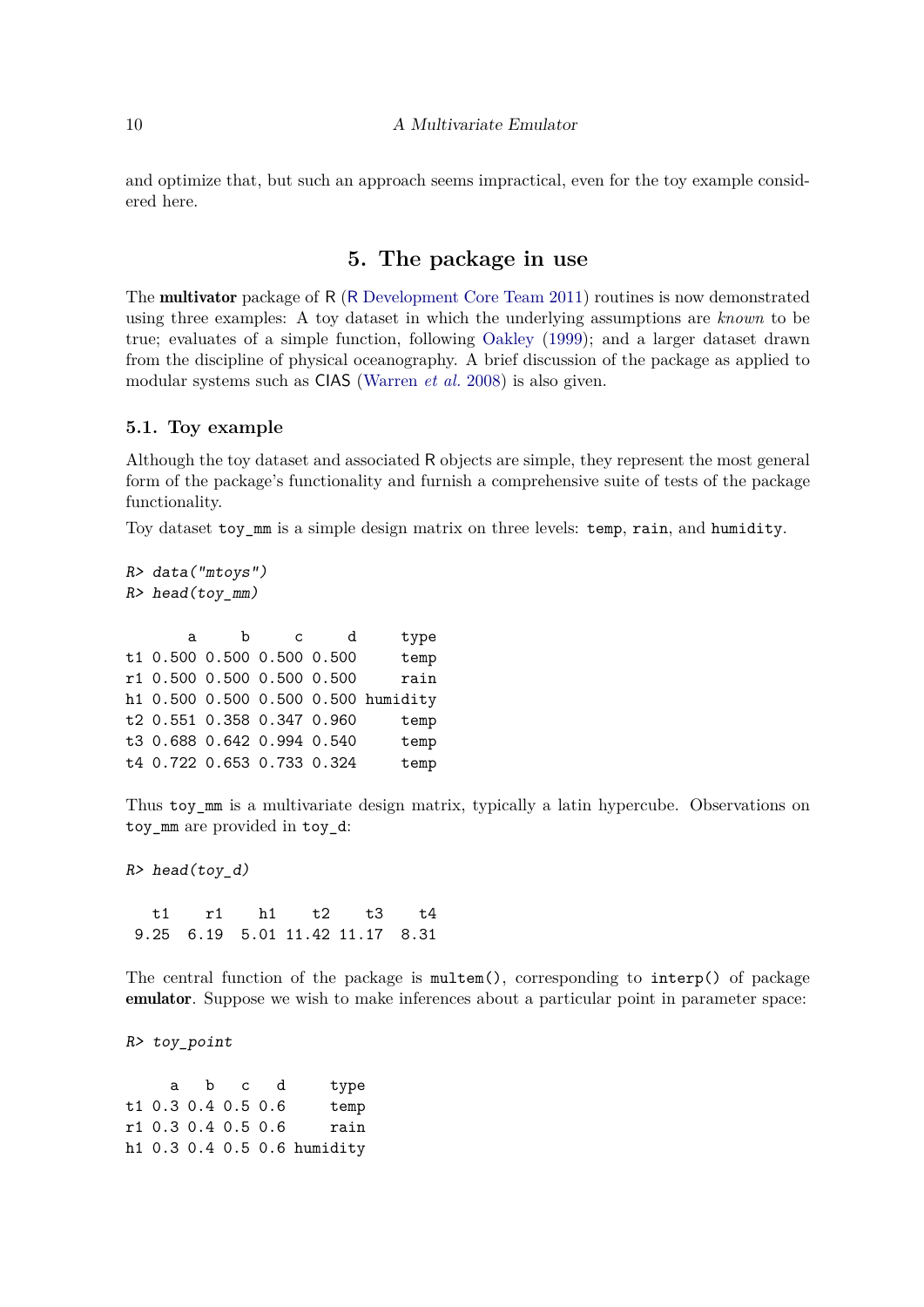Thus toy point corresponds to measuring all three levels (temp, rain, humidity) at a single point in parameter space. It is straightforward to use the package to provide an estimate for the process at this point, using multem():

 $R$  > (e <- multem(toy point, toy\_expt, toy\_mhp, toy\_LoF, give = TRUE))

\$mstar t1 r1 h1 8.68 4.99 3.64 \$cstar t1 r1 h1 t1 0.781 -0.202 0.110 r1 -0.202 0.570 0.281 h1 0.110 0.281 0.743

[Object toy\_expt is an S4 object with slots for the design matrix and observations, produced by experiment()]. The return value of multem() is a two-element list with the first being a vector whose elements are the posterior mean for each row of the multivariate design matrix toy\_mm, and the second is the conditional variance matrix. Thus we see that, at this point in parameter space, temperature and rainfall are negatively correlated. The diagonal of the matrix gives the (conditional) marginal variances for the three levels (temp, rain, humidity). So, for example, one might sample from the posterior distribution:

### R> rmvnorm(n=5,mean=e\$mstar,sigma=e\$cstar)

|                    |                       | $t1$ $r1$ $h1$ |  |
|--------------------|-----------------------|----------------|--|
| [1,]               |                       | 9.93 4.84 4.79 |  |
| [2,]               |                       | 9.61 4.83 2.53 |  |
| $\left[3, \right]$ | 7.91 4.91 3.50        |                |  |
| [4.1]              | 10.60 5.06 3.30       |                |  |
|                    | $[5,]$ 7.70 4.89 3.24 |                |  |

The equivalent univariate analysis may be carried out using function interpolant.quick() of the emulator package:

R> interpolant.quick(

|              | X                             | $= x$ uni,  |
|--------------|-------------------------------|-------------|
| $\leftarrow$ | d                             | $= d$ uni,  |
| $\leftarrow$ | xold                          | $= m$ _uni, |
|              | $Ainv = A_luni,$              |             |
|              | $scales = s$ <sub>uni</sub> , |             |
|              | $func = f_{uni}$ ,            |             |
|              | $give.Z = TRUE)$              |             |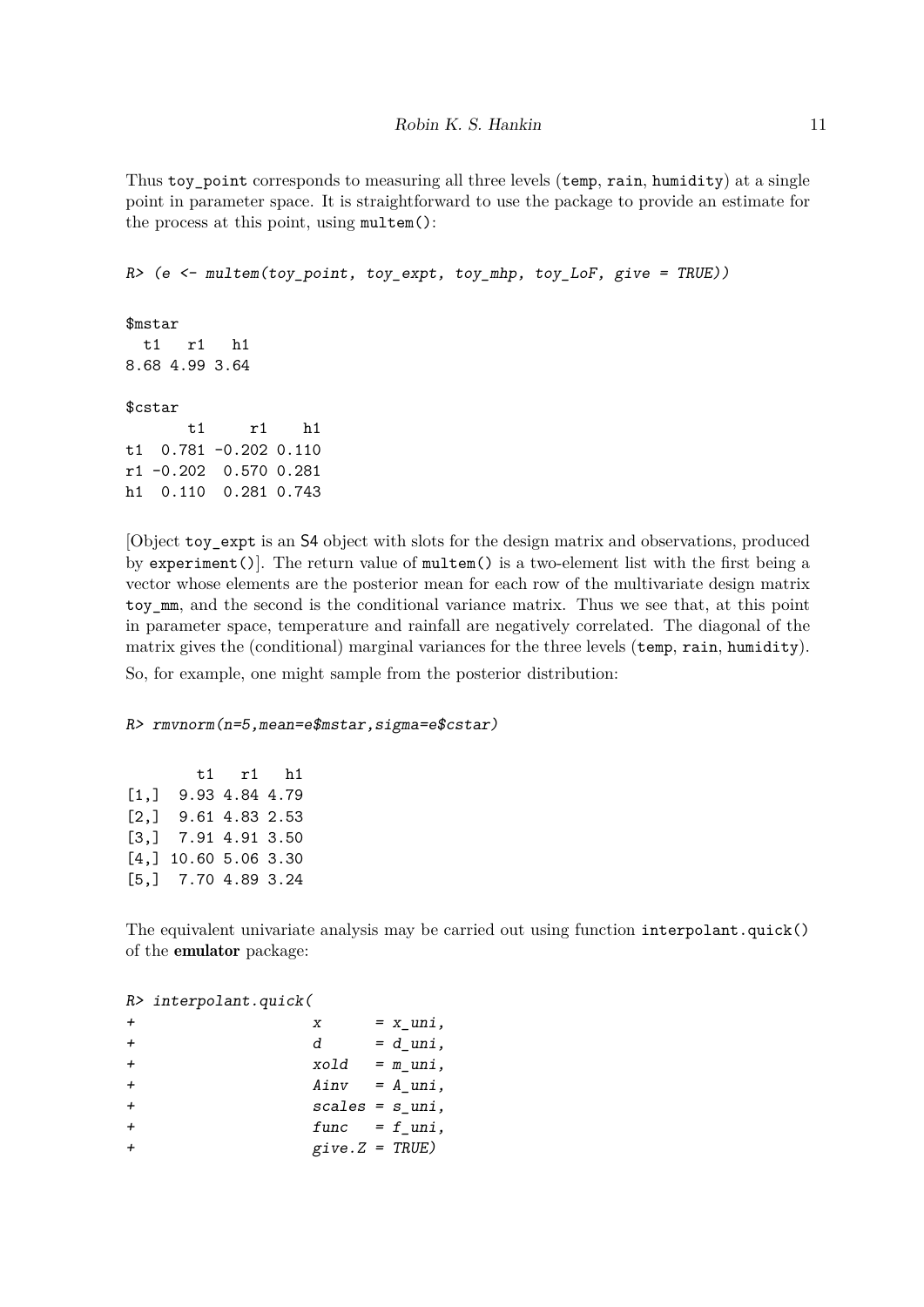```
$mstar.star
[1] 8.77
$Z
[1] 1.6
$prior
[1] 7.58
```
[the \_uni suffix denotes the univariate subset corresponding to temp]. The mean value changes from about 8.68 in the multivariate case to 8.77 in the univariate case, and the conditional variance changes from about 0.781 to about  $1.602^2 = 2.567$ . The difference is due to the nonindependence of the observation types.

## **5.2. Estimation of the hyperparameters in the package**

In this section, the hyperparameters for the synthetic dataset considered above are estimated using the package, following the scheme suggested above.

In common with the **emulator** and **calibrator** packages, the **multivator** package includes functionality to create datasets with values drawn from the appropriate distribution.

```
R > mm \leftarrow toy mm maker(81,82,83)R > d <- obs_maker(mm, toy_mhp, toy_LoF, toy_beta)
R> jj_expt <- experiment(mm,d)
```
Here mm is a multivariate design matrix, created using a latin hypercube; the three arguments specify the number of points in parameter space at which each observation type is made. Function obs\_maker() creates observations drawn from the appropriate distribution. Here, toy\_mhp is a hyperparameter object (a matrix  $M_{[3\times3]}$  of covariances, and three  $\mathcal{B}_{[4\times4]}$ roughness matrices, one per observation type); toy\_LoF is a list of regressor functions, and toy beta is a vector of regression coefficients.

The function optimal<sub>g</sub> scales () first estimates the  $B_i$  matrices and then, conditional on this, estimates the overall covariance matrix  $M$ , conditional on the  $B_i$ , using Equation [27:](#page-8-0)

```
R> mhp_opt <- optimal_params(jj_expt, toy_LoF, option="b")
```
Specifying option="b" restricts the  $\mathcal{B}_i$  to diagonal matrices. The optimized value for  $M$ , the matrix of covariances is then given by

R> M(mhp\_opt)

|                      |                |                 | temp rain humidity |
|----------------------|----------------|-----------------|--------------------|
| temp                 |                | $0.955 - 0.968$ | 0.484              |
| rain                 | $-0.968$ 1.321 |                 | 0.343              |
| humidity 0.484 0.343 |                |                 | 2.328              |

Compare the true value: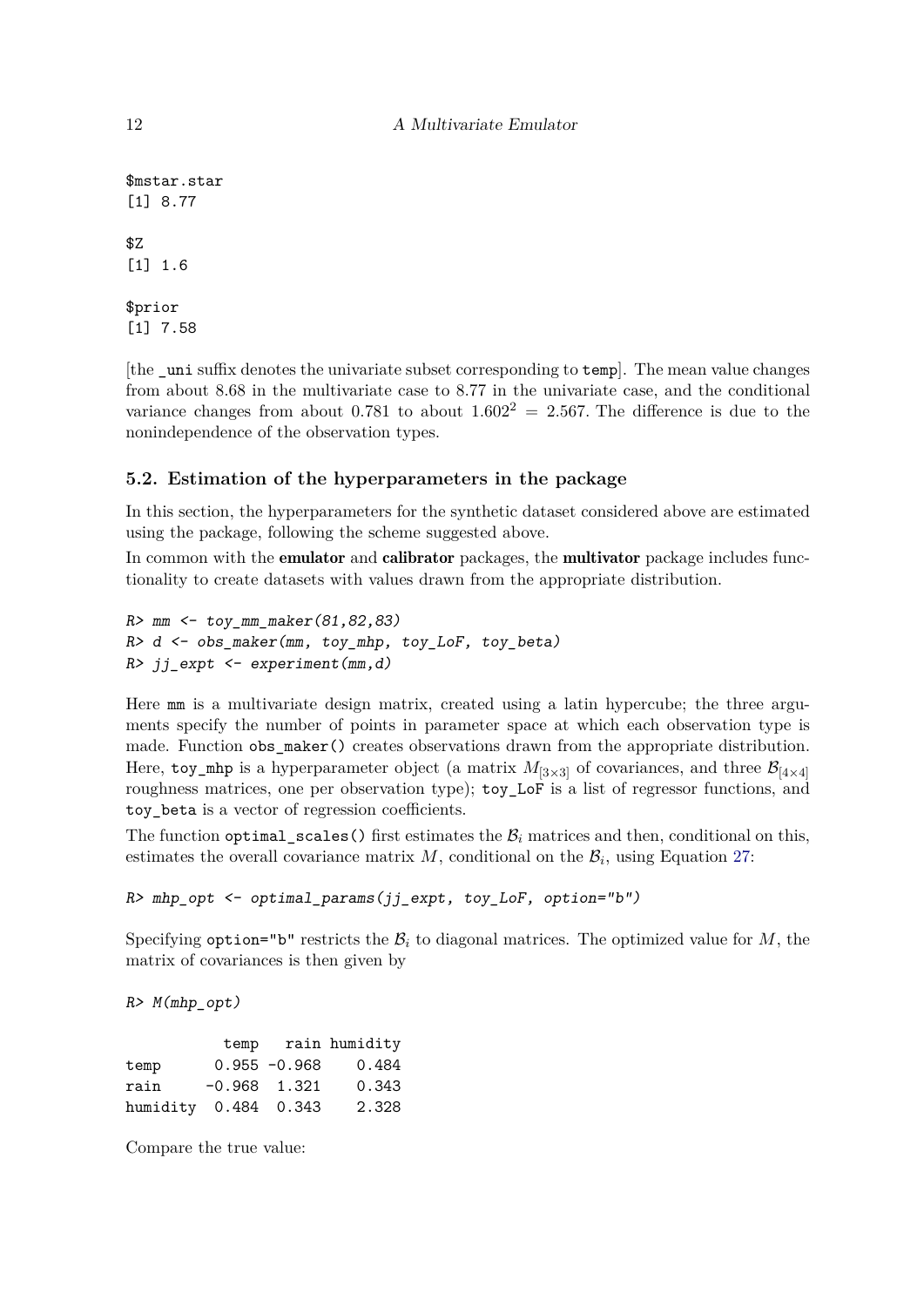$R$ >  $M(toy_mhp)$ 

|                  |             | temp rain humidity |
|------------------|-------------|--------------------|
| temp             | $1.0 - 0.7$ | 0.5                |
| rain             | $-0.7$ 2.0  | 1.4                |
| humidity 0.5 1.4 |             | 3.0                |

### **5.3. Validation**

It is possible to validate the above approach by the technique of using half the dataset for fitting the emulator (as above), then the remaining half for validation. The appropriate R expression would be

R> est2 <- multem(toy\_mm2, toy\_expt, toy\_mhp, toy\_LoF)

where toy mm and toy mm2 are components of the *same* multivariate observation taken from the distribution specified in Equation [1.](#page-1-0) Figure [2](#page-13-0) shows such an exercise, exhibiting reasonable agreement between observed and predicated values.

# **6. Simple functional analysis**

In this section, a simple function  $f: \mathbb{R}^2 \to \mathbb{R}^2$  is considered, and univariate inference is compared with the multivariate techniques introduced above.

From a computational perspective, an analysis using the **multivator** package is presented "from scratch"; standard R objects are coerced to the appropriate S4 objects.

The functions considered are  $f_a(x, y) = \sin(5 \cdot (x+y))$  and  $f_b(x, y) = 7 \sin(5 \cdot (x+y)) + \sin(20 \cdot (x+y))$  $(x - y)$ ). These functions correspond to observations of type 'a' and 'b' respectively, and are chosen so that they are correlated, but  $f_a$  might be expected to have a smoother response than *fb*. An experimental design is then needed for each function, which in this case is a simple latin hypercube:

```
R> # number of observation points:
R a \leftarrow 33 # observation of 'a'
R> nb \leftarrow 09 # observation of 'b'
R> xa <- latin.hypercube(na, 2) # so rows of 'xa' are observation points for 'a'
R> xb <- xa[seq len(nb),]
R \neq k \neq \leq l \leq l \leq l \leq \leq \leq \leq \leq \leq \leq \leq \leq \leq \leq \leq \leq \leq \leq \leq \leq \leq \leq \leq \leq \leq \leq \leq \leq \leq \leq \leq \le
```
Thus xa and xb are standard R matrices. It is now possible to evaluate *f<sup>a</sup>* and *f<sup>b</sup>* over their experimental designs:

 $R$ > a\_obs <- apply(xa,1,fa)  $R$ > b\_obs <- apply(xb,1,fb)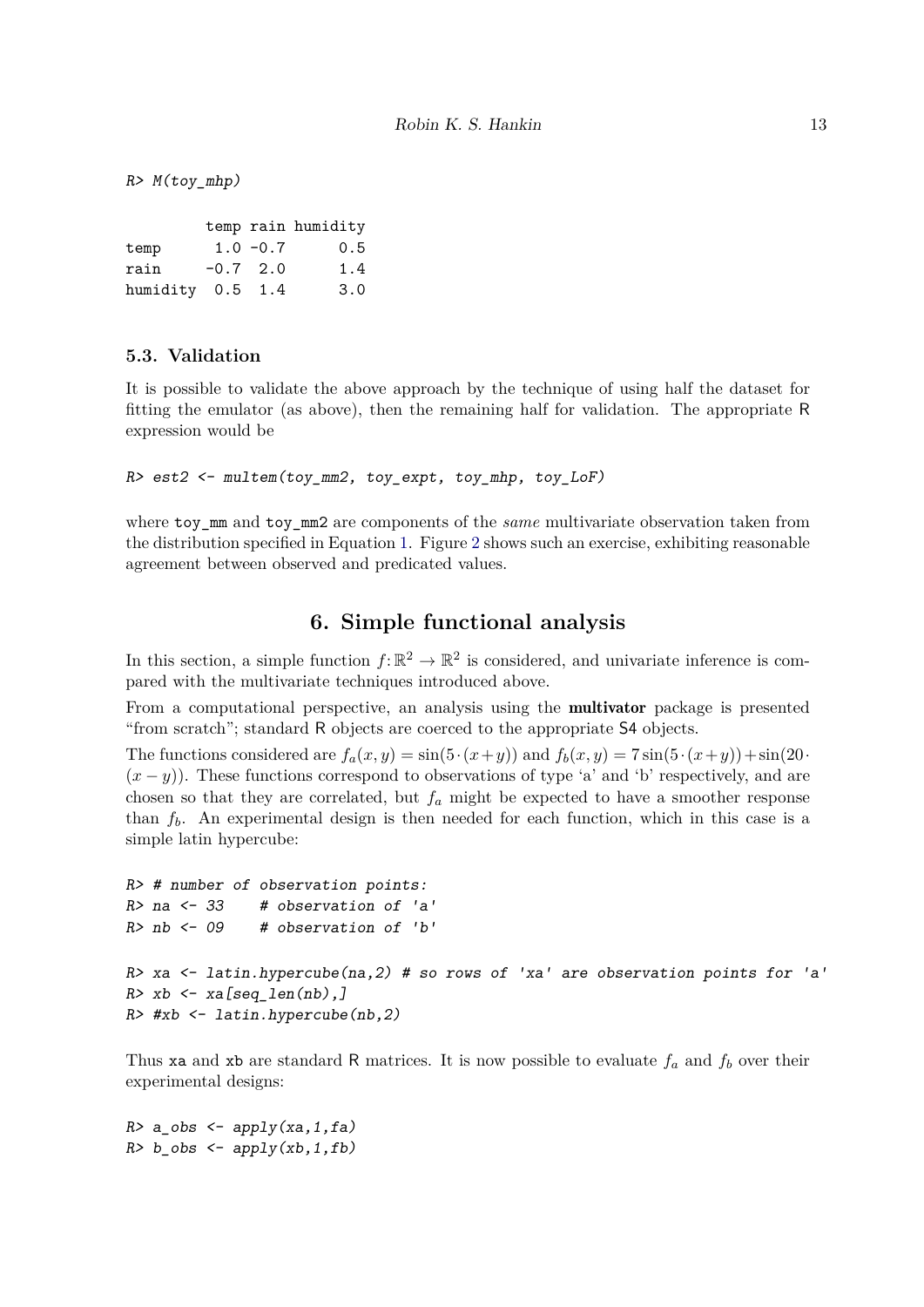

<span id="page-13-0"></span>Figure 2: Observed vs predicted values for a sample from the multivariate Gaussian distribution defined by Equation [1](#page-1-0) with mean and variance defined by Equations [16](#page-4-1) and [24.](#page-6-2) Error bars correspond to marginal standard deviations.

Thus there are two design matrices xa and xb, and two corresponding sets of observations, here a\_obs and b\_obs, all in the form of standard R objects (matrices and vectors respectively). It is now straightforward to apply the multivator package methods.

We first define a multivariate design matrix (an object of class "mdm") by combining the univariate design matrices xa and xb, then create an experiment object by adding the code observations; and finally estimate optimal parameters using optimal\_params():

```
R > RS_mdm \leftarrow mdm(rbind(xa,xb), types=c(rep("a",na),rep("b",nb)))R> RS_expt <- experiment(mm=RS_mdm, obs= c(a_obs,b_obs))
R> RS_opt <- optimal_params(RS_expt, option="b")
```
The three objects above define a working multivariate emulator in terms of bespoke S4 objects specific to the **multivator** package. Suppose we wish to predict  $f_b$  and  $f_b$  on a set of  $n = 20$ points in its domain: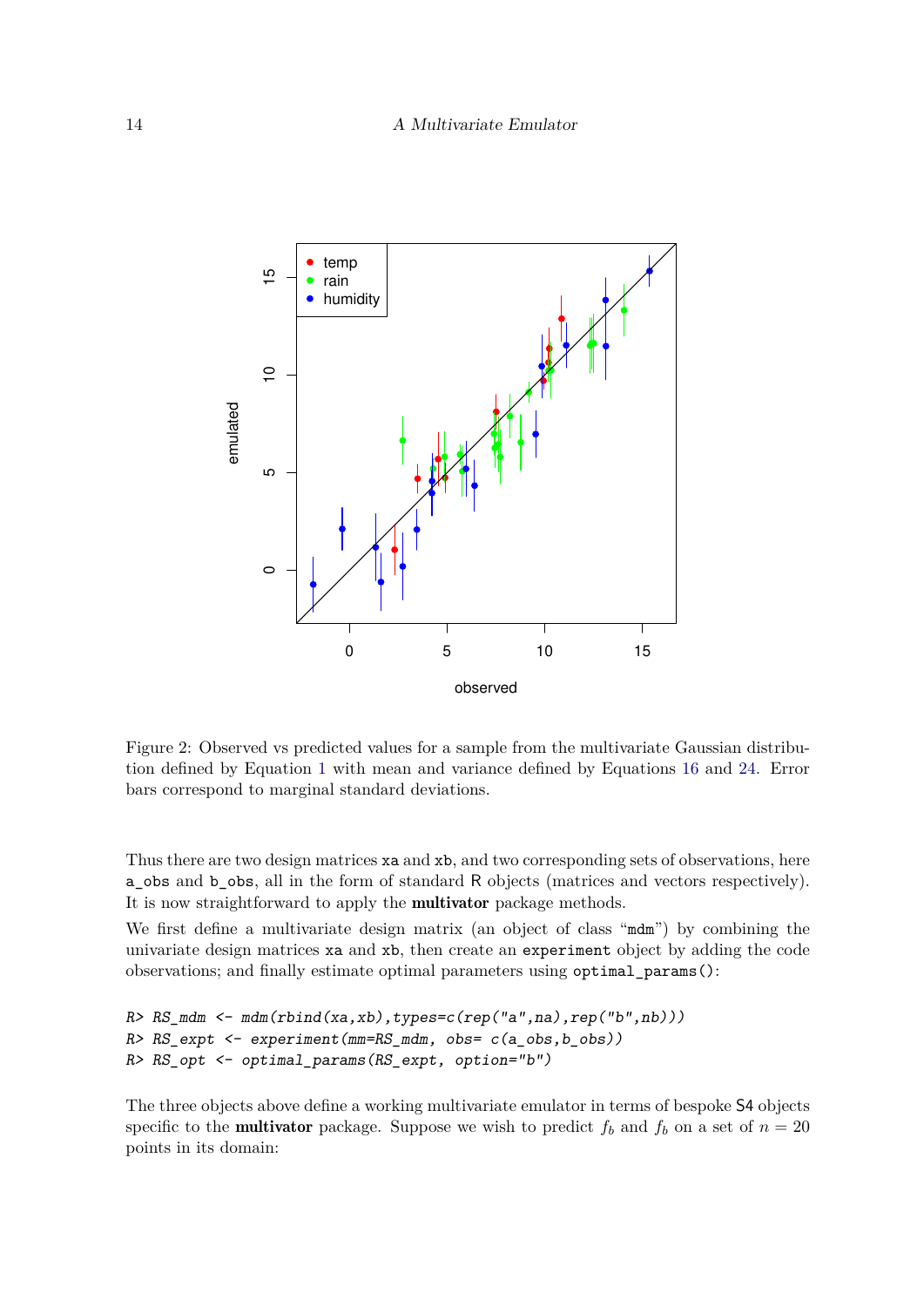

<span id="page-14-0"></span>Figure 3: Analysis of a simple function on a 2D Latin hypercube. Function evaluations on the horizontal axis plotted against predicted values on the vertical axis. (a), univariate emulation  $(R^2 = 0.74)$  and (b), multivariate emulation  $(R^2 = 0.74)$ .

```
R > n < -20R> xnew \leq latin.hypercube(n, 2, names=c("x", "y"))
R> #xnew \leftarrow cbind(x=runif(20), y=runif(20))
```
The appropriate R idiom is to create a new multivariate design matrix on xnew; then use function  $multem()$  to provide multivariate estimates of  $f<sub>b</sub>$  on the design matrix:

```
R> RS_new_mdm \leftarrow mdm(rbind(xnew,xnew),rep(c('a'', 'b''), each=n))R> RS_prediction <- multem(x=RS_new_mdm, expt=RS_expt, hp=RS_opt)
```
A graphical summary of the results is given in Figure [3.](#page-14-0)

# **7. Data analysis using** multivator

The package is now used to analyze climate change data obtained from the Genie-Goldstein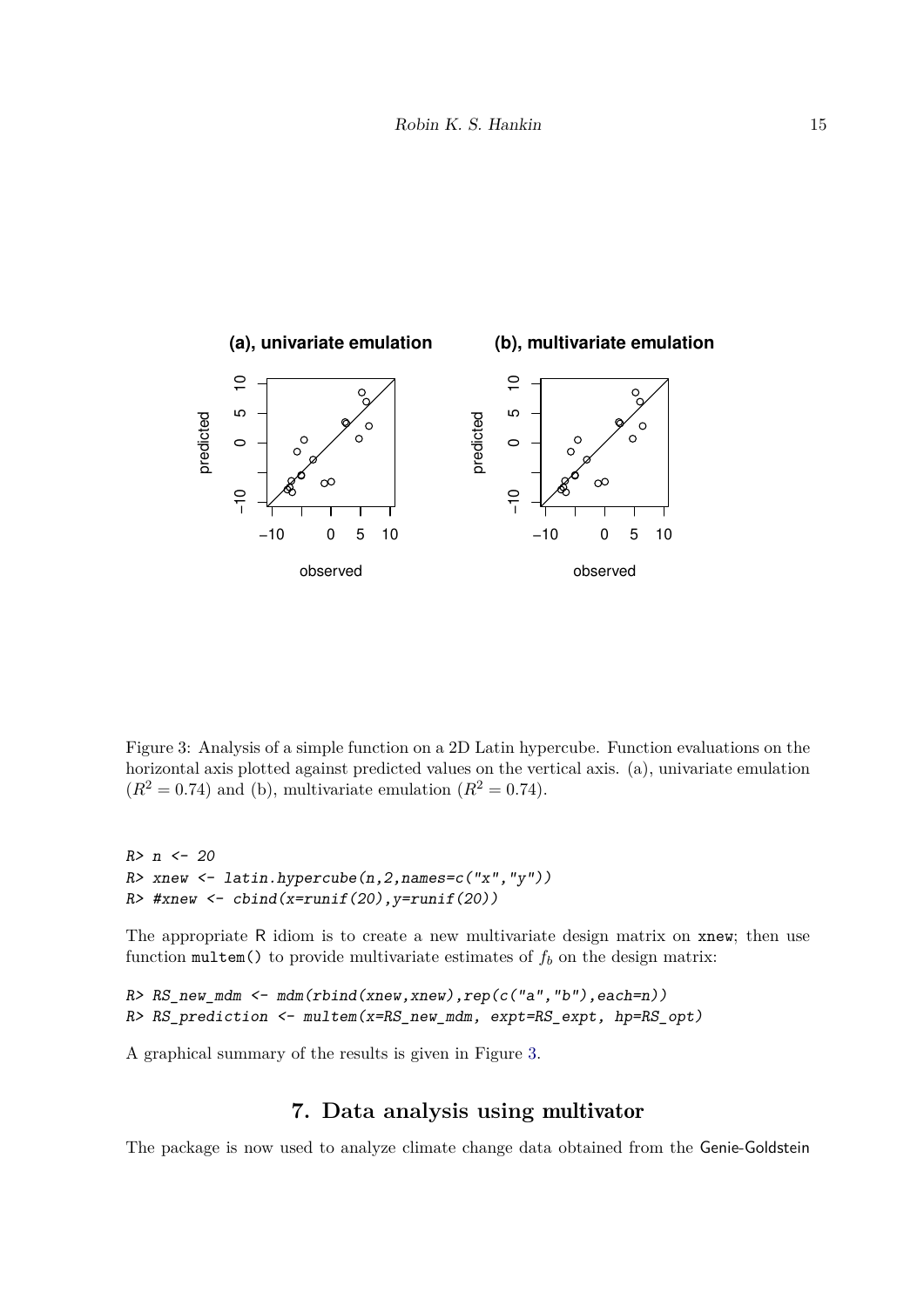

<span id="page-15-0"></span>Figure 4: Typical output from Genie-Goldstein: A global map of temperature, interpreted as yearly average values.

model, a computationally efficient Earth-Systems model designed to assess climate change from an oceanographical perspective on a timescale of centuries to millennia [\(Edwards and](#page-19-15) [Marsh 2005\)](#page-19-15).

[McNeall](#page-19-4) [\(2008\)](#page-19-4) considered Genie-Goldstein output and used Principal Component Analysis as an analytic technique. Here, I consider the first four principal components using the multivator package. Although principal components are mutually orthogonal, they are not necessarily independent with respect to any given regressors. I now show how data provided by [McNeall](#page-19-4) may be analyzed using the multivator package.

```
R> data("mcneall")
R> dim(mcneall_temps)
```
[1] 2048 92

The mcneall\_temps matrix has 92 columns, one for each of 92 runs of Genie-Goldstein. Each column, of 2048 numbers, corresponds to a map of global temperature; an example is given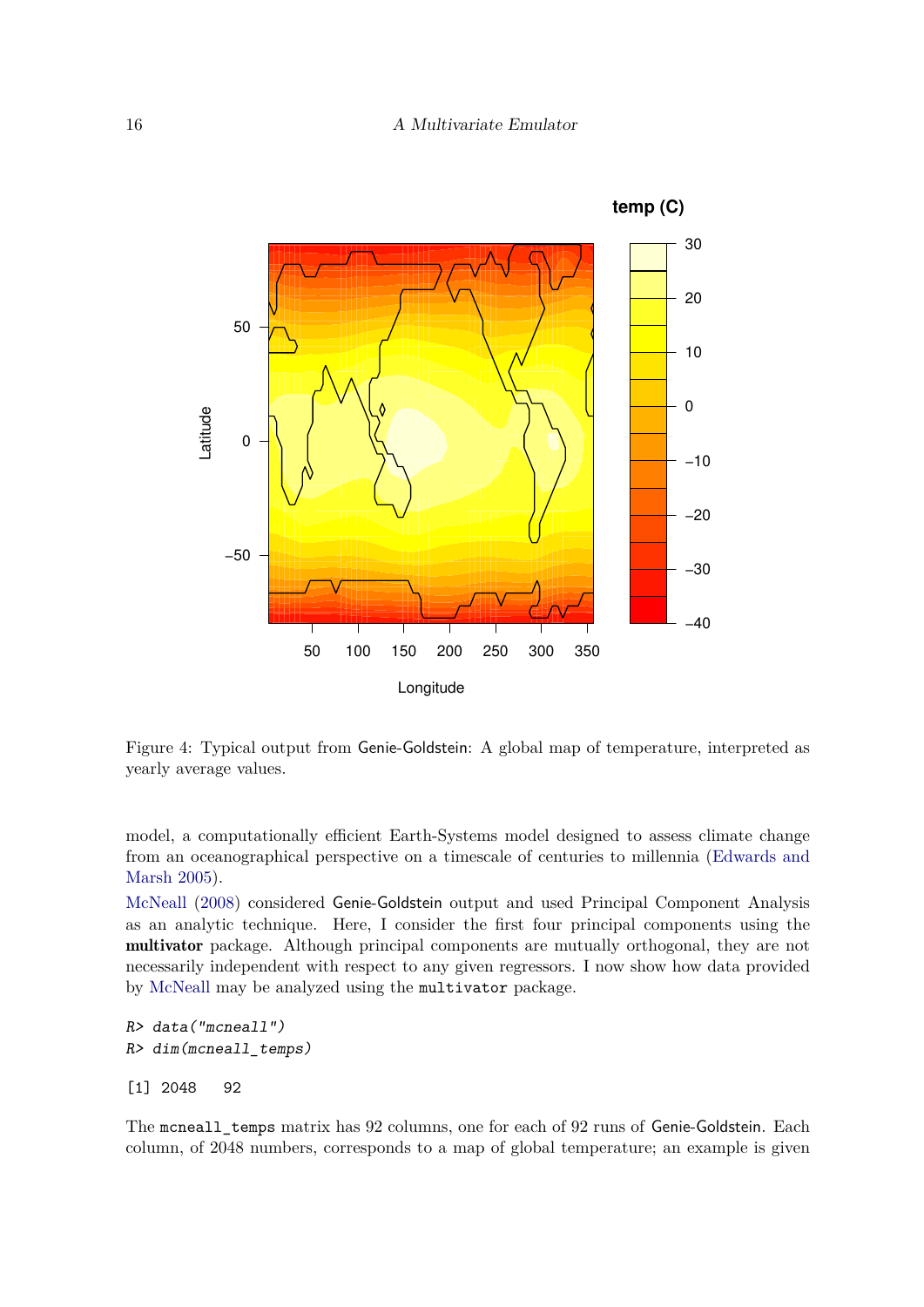in Figure [4](#page-15-0) in which the showmap() function is used to reshape the vector to a form suitable for display.

Dataset mcneall\_pc has 92 rows, one per run, and 20 columns. The first 16 columns show the design matrix of independent variables<sup>[3](#page-16-0)</sup>. The last four columns are the first four principal components of the output; an interpretation is given in Figure [5.](#page-17-0)

 $R$ > dim(mcneall pc)

[1] 92 20

R> head(mcneall\_pc,2)

WSF AHD AMD WAHDP ZHAF MHAF ZMAF MMAF CRF THP [1,] 0.310 0.3774 0.924 0.3515 0.894 0.449 0.791 0.0988 0.216 0.11 [2,] 0.278 0.0963 0.451 0.0951 0.209 0.364 0.203 0.5285 0.825 0.30 APMF SC OHD OVD ODC SID pc1 pc2 pc3 [1,] 0.340 0.528 0.401 0.672 0.590 0.435 -0.0335 -0.01571 0.0545 [2,] 0.472 0.087 0.682 0.510 0.435 0.730 -0.2129 0.00541 -0.1584 pc4 [1,] 0.0398 [2,] 0.0782

Although this dataset is more involved than the others considered in this paper, the same computational techniques may be used:

 $R$ > jj <- apart(mcneall\_pc, 17:20) R> opt mcneall <- optimal params(jj, start hp=opt mcneall, option='a')

Then we may examine the covariance matrix between residuals of the first four principal components:

 $R$   $\geq$   $(CM \leq M(\text{opt} \text{mcneall}))$ 

pc1 pc2 pc3 pc4 pc1 6.08e-04 -0.000149 -5.63e-05 -0.000674 pc2 -1.49e-04 0.001954 -1.74e-04 0.000396 pc3 -5.63e-05 -0.000174 5.12e-03 0.001365 pc4 -6.74e-04 0.000396 1.36e-03 0.007301

This shows that the correlations between the principal components are nontrivial:

R> CM/sqrt(tcrossprod(diag(CM)))

<span id="page-16-0"></span><sup>&</sup>lt;sup>3</sup>That is, physical parameters with uncertain values, needed as inputs to Genie-Goldstein; the first one, 'WSF', for example, is 'windstress scaling factor'; [McNeall](#page-19-4) gives a full discussion and a table on page 50.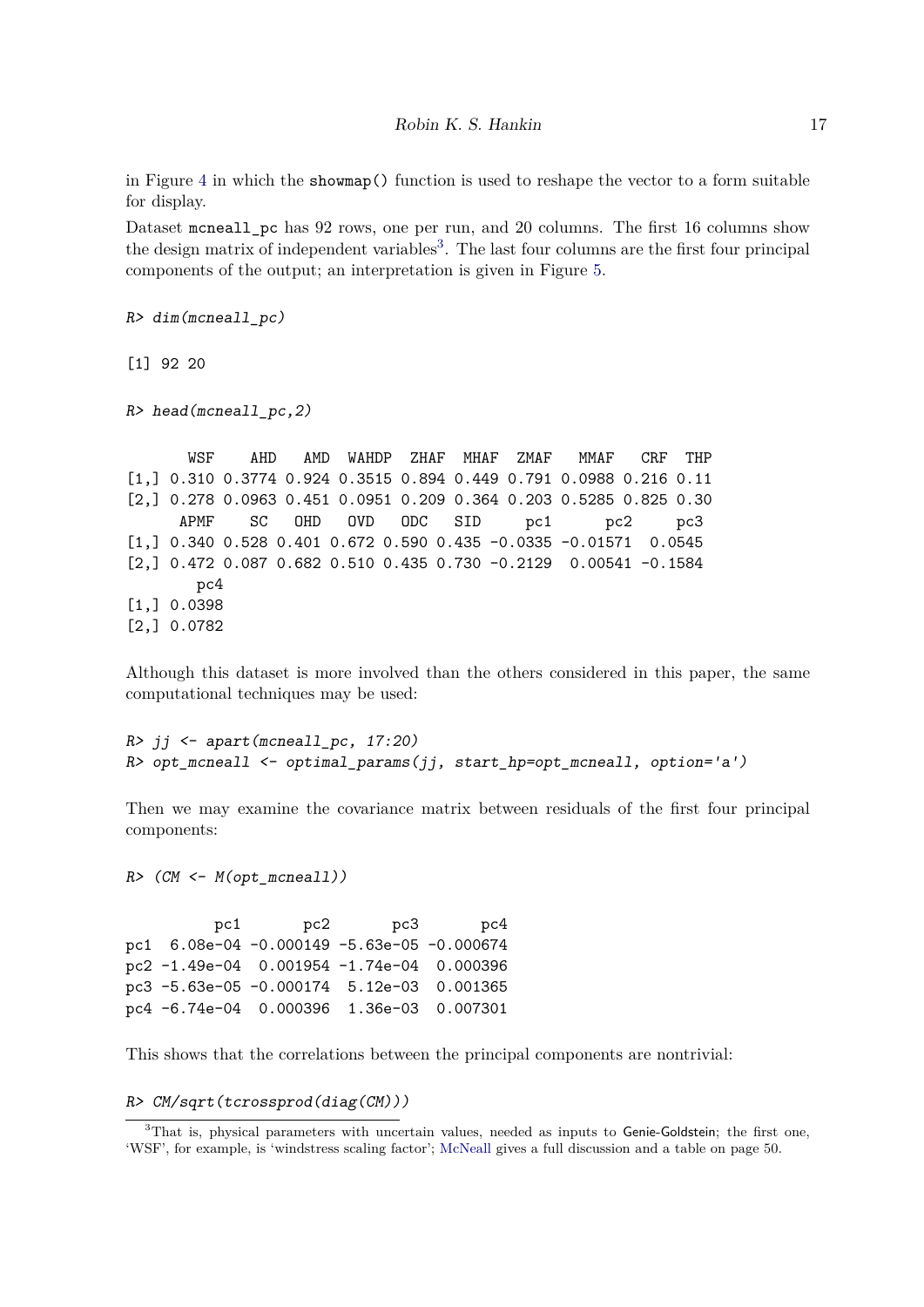

<span id="page-17-0"></span>Figure 5: The first four principal components in the McNeall dataset of 92 Genie-Goldstein runs. The first shows the standard Pole/Equator variability; the second shows the uncertainty near the South Pole; the third represents uncertainty due to the bistability of the meridional overturning circulation in the North Atlantic; the fourth appears to be related to the state of the Pacific Decadal Oscillation or possibly the ENSO.

|  | pc1 pc2 pc3 pc4                  |  |
|--|----------------------------------|--|
|  | pc1 1.0000 -0.137 -0.0319 -0.320 |  |
|  | pc2 -0.1369 1.000 -0.0550 0.105  |  |
|  | pc3 -0.0319 -0.055 1.0000 0.223  |  |
|  | pc4 -0.3201 0.105 0.2233 1.000   |  |

In particular, the positive correlation between the third and fourth component may be interpreted from the perspective of more sophisticated approaches such as general circulation models [\(Wan 2009\)](#page-20-5).

Note that these correlations are conditional upon the form of the regressor functions (here the default set default\_LoF).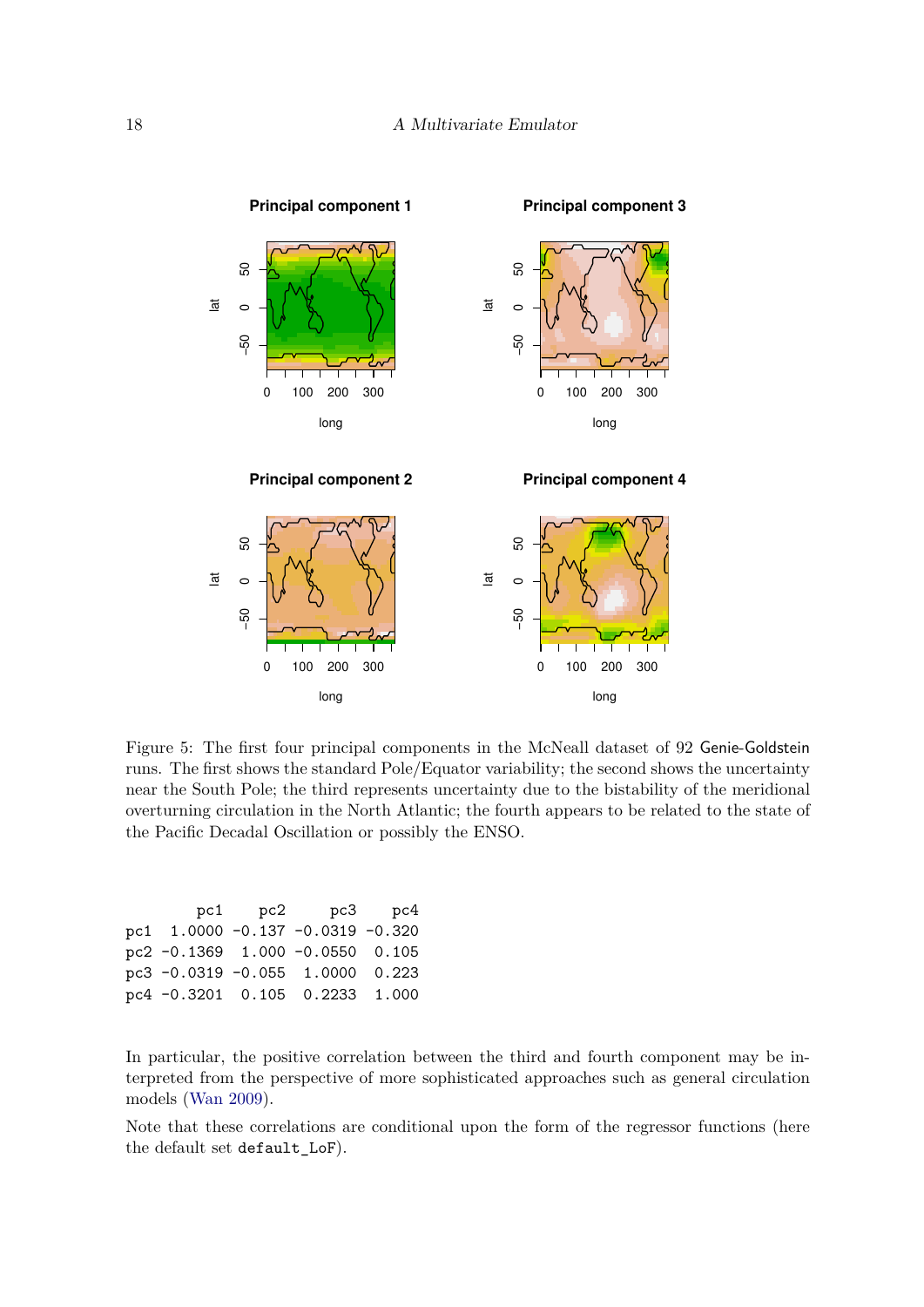### **7.1. Modular systems**

Multivariate emulation appears to be a useful technique in the context of modular systems such as CIAS [\(Warren](#page-20-0) *et al.* [2008\)](#page-20-0) in which a model comprises various component "modules".

In the case of CIAS, the modules address various aspects of the global climate system and examples include E3MG which models the global economy, MAGICC which models the physical global climate, and ICLIPS which models the impacts of climate change. The modules exchange information at runtime using the BFG protocol.

One feature of CIAS is that it is possible to replace any module with another functionally equivalent one. Multivariate emulation is useful when considering the behaviour of CIAS used in this way. If one has *p* different interchangeable modules, then the output of CIAS is a *p*-variate random variable that may be analyzed using the multivator package.

In an associated vignette, visible from within an R session by typing vignette("cias"), a short analysis of a synthetic dataset is presented.

## **8. Discussion**

A generalization of the emulator to multivariate datasets is proposed and the multivator package has been introduced. The package is used to analyze datasets drawn from the fields of oceanography and climate change. The variance structure proposed appears to have pleasing and useful properties. Further work might include extension of the ideas presented here to complex functions.

## **References**

- <span id="page-18-4"></span>Bayarri MJ, Berger JO, Cafeo J, Garcia-Donato G, Liu F, Palomo J, Parthasarathy RJ, Paulo R, Sacks J, Walsh D (2007). "Computer Model Validation with Functional Output." *The Annals of Statistics*, **35**(5), 1874–1906.
- <span id="page-18-2"></span>Challenor P, Hankin RKS, Marsh R (2006). *Avoiding Dangerous Climate Change*, chapter 7, "Towards the Probability of Rapid Climate Change", pp. 55–63. Cambridge University Press.
- <span id="page-18-3"></span>Conti S, O'Hagan A (2010). "Bayesian Emulation of Complex Multi-Output and Dynamic Computer Models." *Journal of Statistical Planning and Inference*, **140**, 640–651.
- <span id="page-18-6"></span>Cover TM, Thomas JA (1988). "Determinant Inequalities Via Information Theory." *Siam Journal on Matrix Analysis and Applications*, **9**(3), 384–392.
- <span id="page-18-5"></span>Cramer H (1940). "On the Theory of Stationary Random Processes." *The Annals of Mathematics*, **41**(1), 215–230. ISSN 0003486X. URL <http://www.jstor.org/stable/1968827>.
- <span id="page-18-0"></span>Currin C, Mitchell TJ, Morris M, Ylvisaker D (1991). "Bayesian Prediction of Deterministic Functions with Applications to the Design and Analysis of Computer Experiments." *Journal of the American Statistical Association*, **86**, 953–963.

<span id="page-18-1"></span>de Finetti B (1974). *Theory of Probability*. John Wiley & Sons.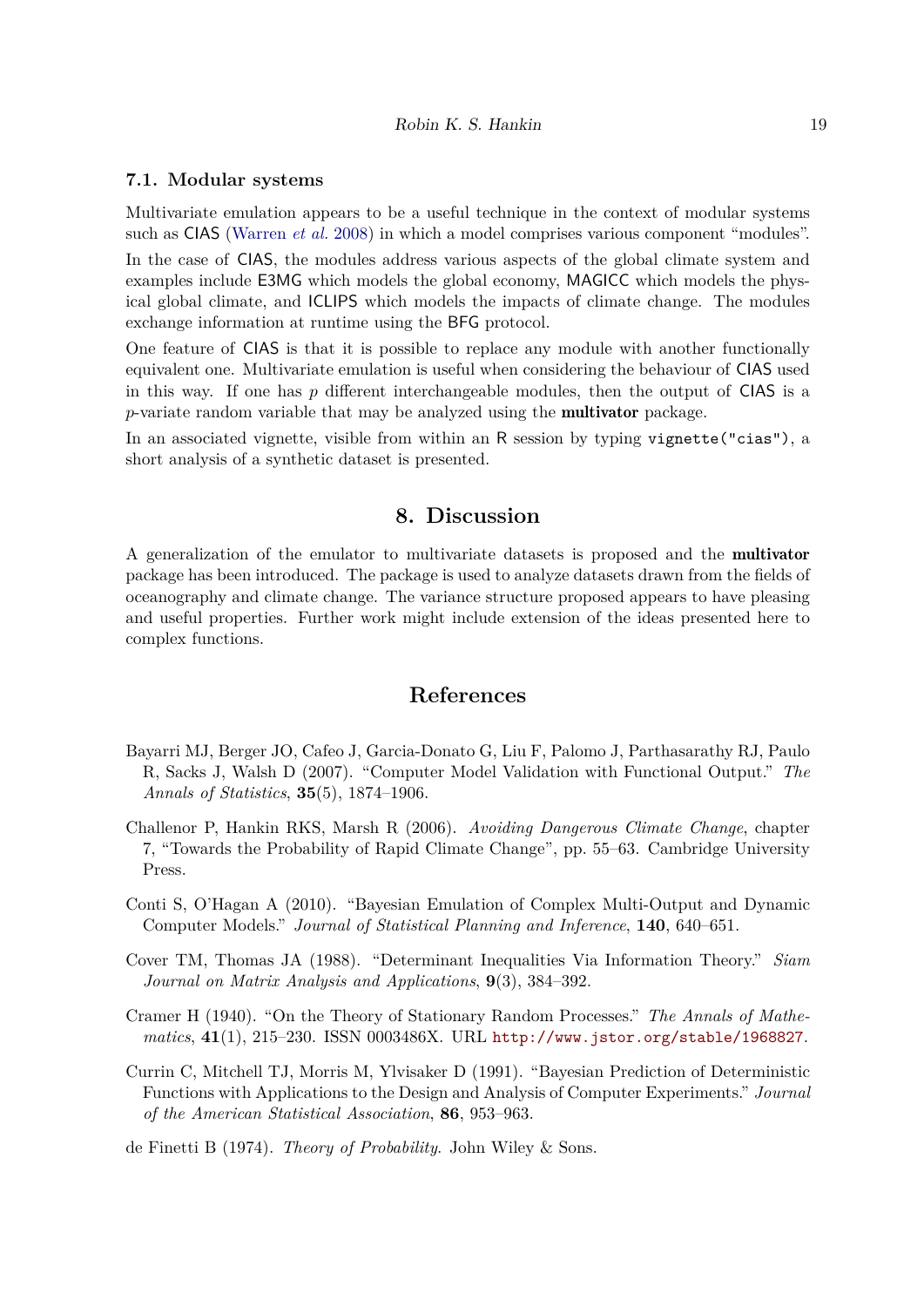- <span id="page-19-6"></span>Dreier I, Kotz S (2002). "A Note on the Characteristic Function of the *t*-Distribution." *Statistics and Probability Letters*, **57**, 221–224.
- <span id="page-19-15"></span>Edwards N, Marsh R (2005). "Uncertainties due to Transport-Parameter Sensitivity in an Efficient 3D Ocean-Climate Model." *Climate Dynamics*, **24**, 415–433.
- <span id="page-19-5"></span>Feller W (1966). *An Introduction to Probability Theory and its Applications*, volume two. John Wiley & Sons.
- <span id="page-19-9"></span>Fricker T, Oakley J, Urban NM (2010). "Multivariate Emulators with Nonseparable Covariance Structures." URL [http://www.mucm.ac.uk/Pages/Dissemination/Dissemination\\_](http://www.mucm.ac.uk/Pages/Dissemination/Dissemination_Papers_Technical.html) [Papers\\_Technical.html](http://www.mucm.ac.uk/Pages/Dissemination/Dissemination_Papers_Technical.html).
- <span id="page-19-0"></span>Hankin RKS (2005). "Introducing BACCO, an R Bundle for Bayesian Analysis of Computer Code Output." *Journal of Statistical Software*, **14**(16).
- <span id="page-19-12"></span>Hankin RKS (2009). approximator*: Bayesian Prediction Of Complex Computer Codes*. R package version 1.1-6, URL <https://CRAN.R-project.org/package=approximator>.
- <span id="page-19-2"></span>Hankin RKS (2012). "Introducing multivator: A Multivariate Emulator." *Journal of Statistical Software*, **46**(8), 1–20. [doi:10.18637/jss.v046.i08](https://doi.org/10.18637/jss.v046.i08).
- <span id="page-19-14"></span>Higdon D (2002). "Space and Space-Time Modeling Using Process Convolutions." In CW Anderson, V Barnett, PC Chatwin, AH El-Shaarawi (eds.), *Quantitative Methods for Current Environmental Issues*, pp. 37–56. Springer-Verlag. ISBN 1852332948.
- <span id="page-19-7"></span>Higdon D (2008). "Computer Model Calibration Using High-Dimensional Output." *Journal of the American Statistical Association*, **103**(482), 570–583.
- <span id="page-19-10"></span>Kennedy MC, O'Hagan A (2000). "Predicting the Output From a Complex Computer Code When Fast Approximations Are Available." *Biometrika*, **87**(1), 1–13.
- <span id="page-19-11"></span>Kennedy MC, O'Hagan A (2001). "Bayesian Calibration Of Computer Models." *Journal of the Royal Statistical Society B*, **63**(3), 425–464.
- <span id="page-19-8"></span>Majumdar A, Gelfand AE (2007). "Multivariate Spatial Modeling for Geostatistical Data Using Convolved Covariance Functions." *Mathematical Geology*, **39**(2), 225–245.
- <span id="page-19-4"></span>McNeall DJ (2008). *Dimension Reduction in the Bayesian Analysis of a Numerical Climate Model*. Ph.D. thesis, University of Southampton.
- <span id="page-19-1"></span>Oakley J (1999). *Bayesian Uncertainty Analysis For Complex Computer Codes*. Ph.D. thesis, University of Sheffield.
- <span id="page-19-3"></span>Oakley J, O'Hagan A (2002). "Bayesian Inference For The Uncertainty Distribution Of Computer Model Outputs." *Biometrika*, **89**(4), 769–784.
- <span id="page-19-13"></span>Paciorek CJ, Schervish MJ (2006). "Spatial Modelling Using a New Class of Nonstationary Covariance Functions." *Environmetrics*, **17**(5), 483–506. [doi:10.1002/env.785](https://doi.org/10.1002/env.785). URL <http://dx.doi.org/10.1002/env.785>.